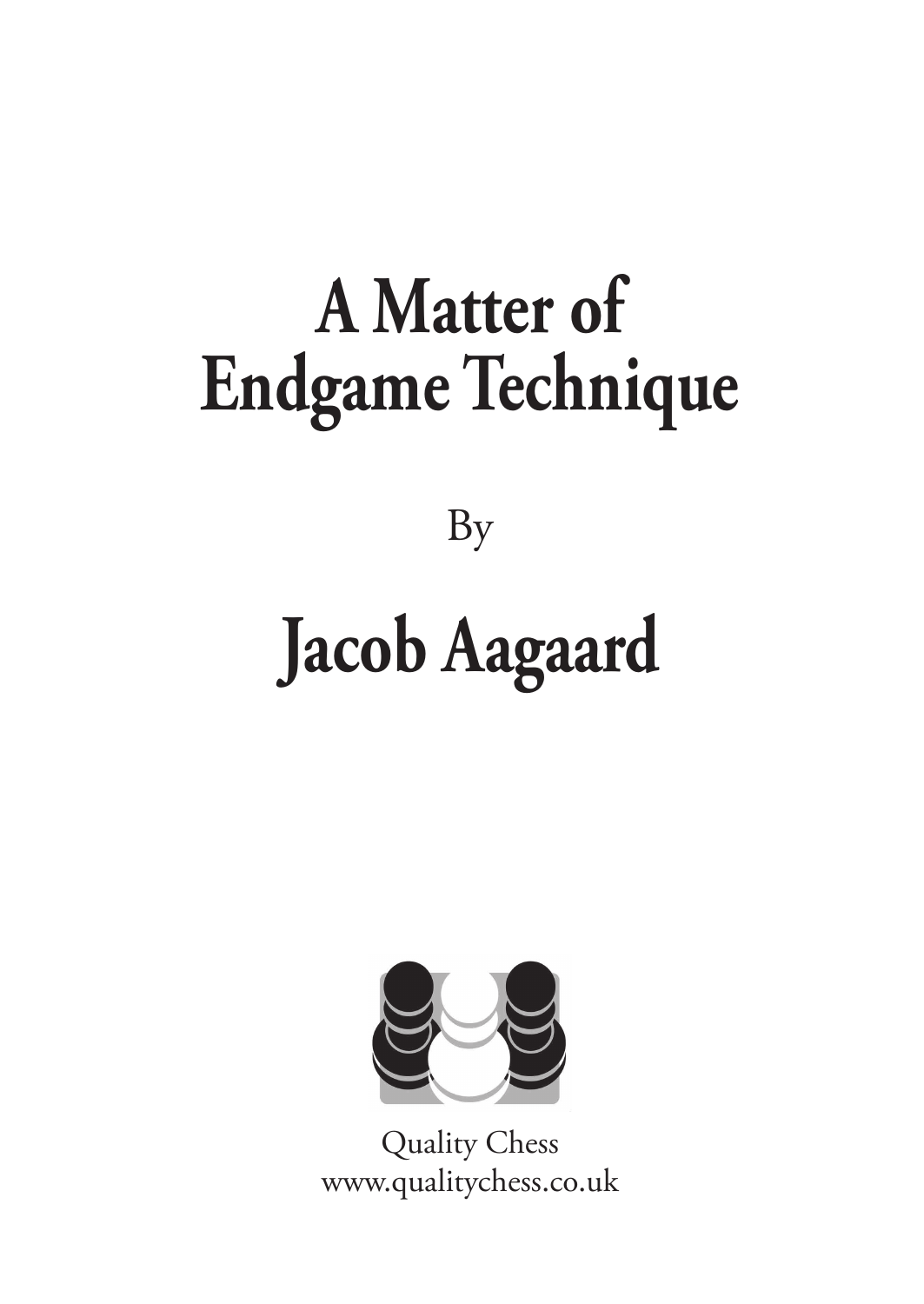# **Contents**

|                | You don't have to read everything!                                   | 9        |
|----------------|----------------------------------------------------------------------|----------|
|                | <b>Exercises to Chapter 1</b><br><b>Chapter 1 - Endgame Elements</b> | 15<br>27 |
| 1              | Promotion and underpromotion                                         | 27       |
| $\overline{c}$ | Underpromotion                                                       | 31       |
| 3              | Unstoppable promotion                                                | 40       |
| 4              | The importance of passed pawns                                       | 42       |
| 5              | Using passed pawns as a distraction                                  | 44       |
| 6              | Creating passed pawns                                                | 45       |
| 7              | Protected passed pawn                                                | 52       |
| 8              | Breakthrough                                                         | 55       |
| 9              | Distant passed pawns                                                 | 58       |
| 10             | Creating passed pawns                                                | 62       |
| 11             | Spread passed pawns can be stronger than connected pawns             | 66       |
| 12             | Eliminate all the pawns                                              | 68       |
| 13             | King blocking the passed pawn                                        | 73       |
| 14             | Attacking the pawns from behind                                      | 74       |
| 15             | Pawns in the way                                                     | 74       |
| 16             | Zugzwang                                                             | 82       |
| 17             | Triangulation                                                        | 86       |
| 18             | Losing a tempo                                                       | 90       |
| 19             | Unnecessary pawn moves                                               | 94       |
| 20             | Mutual zugzwang                                                      | 99       |
| 21             | Opposition                                                           | 102      |
| 22             | Distant opposition                                                   | 103      |
| 23             | Corresponding squares                                                | 110      |
| 24             | Shouldering                                                          | 113      |
| 25             | Provoking weaknesses                                                 | 119      |
| 26             | Domination                                                           | 121      |
| 27             | Mate in the endgame                                                  | 124      |
| 28             | Defending against attacks on the king                                | 138      |
| 29             | Stalemate                                                            | 138      |
| 30             | Stalemate escapes                                                    | 143      |
| 31             | Shortest stalemate                                                   | 148      |
| 32             | Newest shortest stalemate                                            | 148      |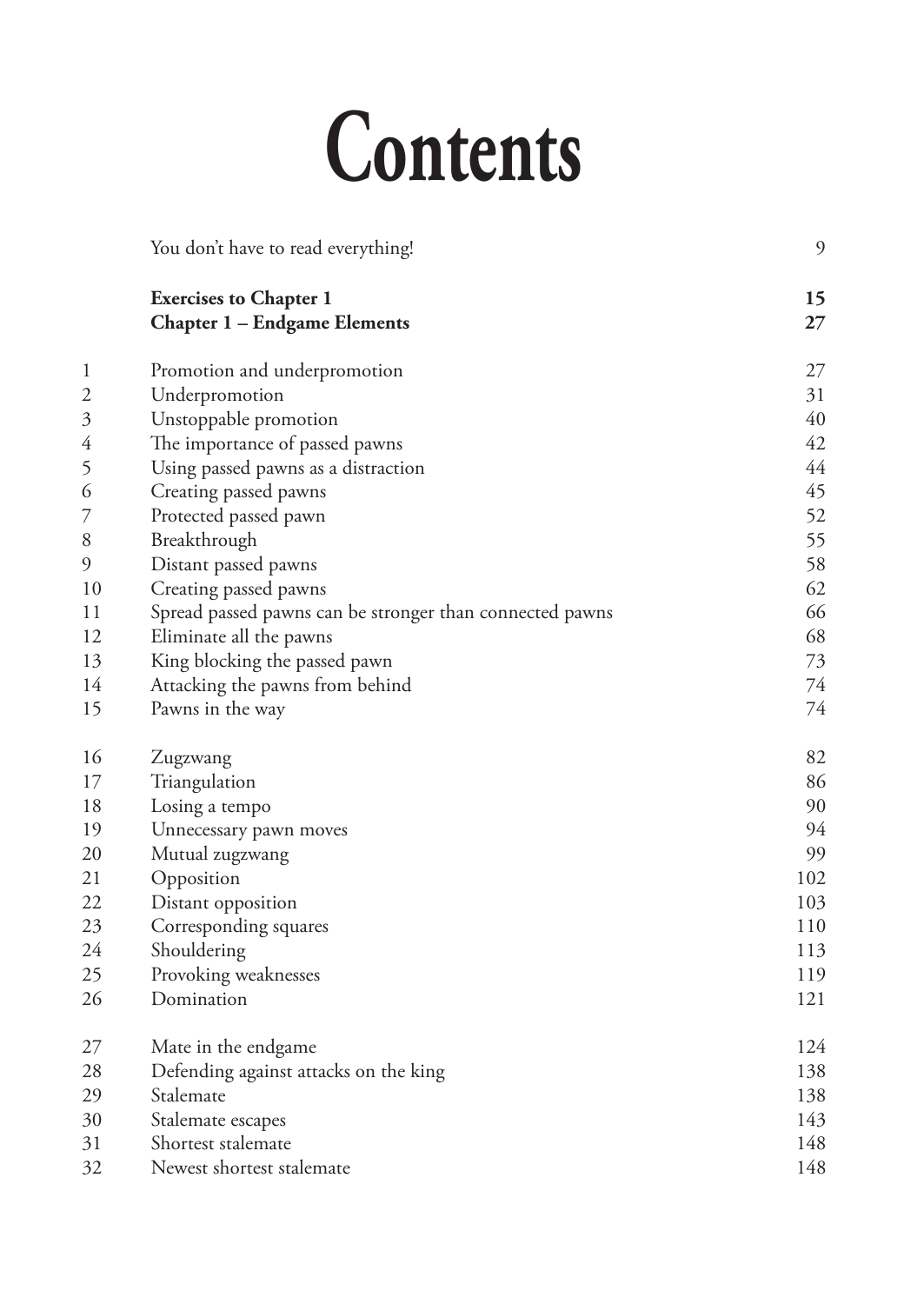#### Contents

<span id="page-2-0"></span>

| 33 | Perpetual rook                               | 149 |
|----|----------------------------------------------|-----|
| 34 | Perpetual check and pawn endings             | 153 |
|    |                                              |     |
| 35 | Counterplay                                  | 154 |
| 36 | Fortresses and passive defence               | 156 |
| 37 | Positional draw                              | 159 |
| 38 | The 50-Move Rule                             | 162 |
| 39 | Activate the strongest piece first           | 164 |
| 40 | King activity                                | 166 |
| 41 | King penetration                             | 169 |
| 42 | King flexibility                             | 171 |
| 43 | Cutting off the king                         | 175 |
| 44 | Checks                                       | 178 |
| 45 | The king belongs in front of the passed pawn | 179 |
| 46 | Bishop on one diagonal                       | 182 |
| 47 | Bishop on two diagonals                      | 183 |
| 48 | The power of the two bishops                 | 189 |
| 49 | Knight paths                                 | 204 |
| 50 | Knight in the corner                         | 204 |
| 51 | Kings are better than knights                | 206 |
| 52 | The fourth phase                             | 207 |
| 53 | Simplifications in the fourth phase          | 218 |
| 54 | Weaknesses                                   | 222 |
| 55 | The principle of two weaknesses              | 223 |
| 56 | Prophylaxis                                  | 226 |
| 57 | The Shankland Rule                           | 230 |
| 58 | Schematic thinking                           | 231 |
| 59 | Fighting for key squares                     | 234 |
| 60 | Knowing when to act and when to squeeze      | 239 |
| 61 | Timing                                       | 242 |
| 62 | The importance of the critical moment        | 250 |
| 63 | Anticipating the race                        | 255 |
| 64 | Active or passive defence                    | 258 |
| 65 | Capablanca shuffling                         | 275 |
| 66 | Winning without doing                        | 277 |
| 67 | Plus equal                                   | 280 |
| 68 | Small details                                | 283 |
| 69 | Mechanical manoeuvre                         | 290 |
| 70 | The endgame is deeply tactical               | 294 |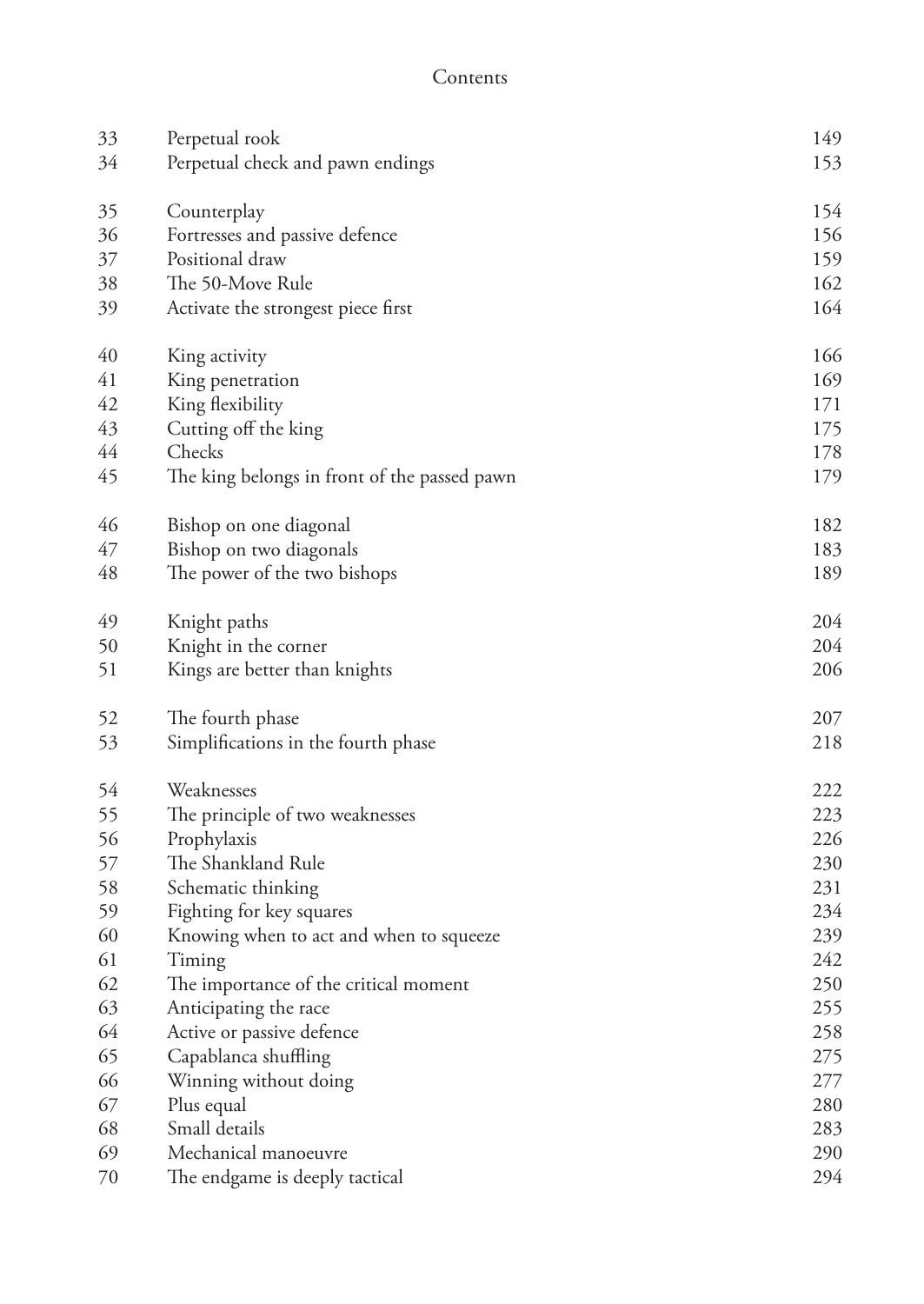| 71             | Deep calculation                              | 298 |
|----------------|-----------------------------------------------|-----|
| 72             | Deep resources                                | 299 |
| 73             | Miracle escapes                               | 300 |
|                | <b>Exercises to Chapter 2</b>                 | 307 |
|                | Chapter 2 – Lack of Technique                 | 311 |
| 1              | Opposition and triangulation                  | 311 |
| $\mathfrak{2}$ | Being practical                               | 317 |
| $\mathfrak{Z}$ | Distractions                                  | 321 |
| 4              | Pattern recognition – Knights and flank pawns | 325 |
| 5              | Basic principle of exchanges                  | 327 |
| 6              | Maximise your advantage before striking       | 347 |
| 7              | Domination                                    | 348 |
| 8              | Micro-domination                              | 356 |
| $\overline{9}$ | Cutting off the king                          | 362 |
| 10             | Shouldering                                   | 364 |
| 11             | Allowing counterplay                          | 367 |
|                | Exercises                                     | 400 |
|                | Solutions                                     | 402 |
| 12             | Necessary and unnecessary complications       | 409 |
| 13             | Overpressing                                  | 416 |
| 14             | Passed pawns must be pushed                   | 420 |
| 15             | Losing control                                | 424 |
| 16             | Pushing passed pawns too far                  | 428 |
| 17             | Hanging on to material                        | 431 |
| 18             | Overestimating dynamics                       | 433 |
| 19             | Endgame theory                                | 440 |
| 20             | Surprising endgame theory                     | 447 |
|                | <b>Exercises to Chapter 3</b>                 | 449 |
|                | Chapter 3 – Fortresses                        | 451 |
| 1              | Types of fortresses                           | 451 |
| $\mathfrak{2}$ | Fortress as a defensive strategy              | 452 |
| $\mathfrak{Z}$ | Ways to break fortresses                      | 453 |
| 4              | Wrong bishop for the corner square            | 454 |
| 5              | A shouldering fortress                        | 458 |
| 6              | A fortress that relies on counterplay         | 459 |
| 7              | Fortress as a surprise defence                | 460 |
| 8              | The role of pawns in breaking fortresses      | 466 |
| 9              | Six fortress exercises                        | 471 |
| 10             | Solutions                                     | 473 |
| 11             | Queen vs rook and pawn                        | 479 |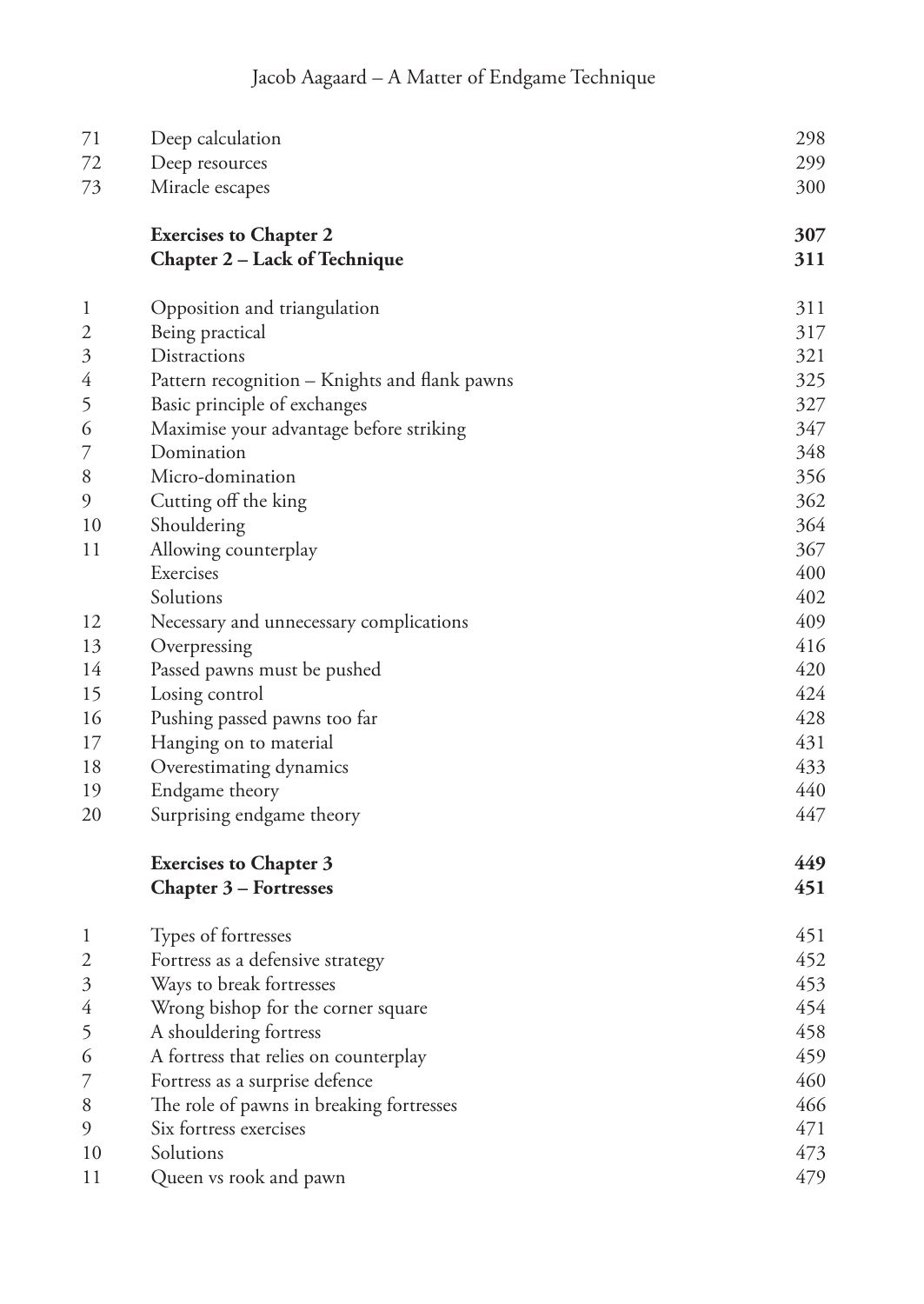#### Contents

| 12             | Expanding on a generic fortress             | 480 |
|----------------|---------------------------------------------|-----|
| 13             | Fortress in a complicated setting           | 481 |
| 14             | Control over one colour of squares          | 486 |
| 15             | A stalemate and restriction fortress        | 488 |
| 16             | Fortress as a defensive strategy            | 489 |
| 17             | Breaking down a fortress                    | 494 |
| 18             | Brute force to break down a fortress        | 500 |
| 19             | Breaking a fortress slowly                  | 502 |
|                | Five advanced examples                      | 505 |
| 20             | Blockade                                    | 505 |
| 21             | Fighting to stay alive                      | 509 |
| 22             | A fluid fortress                            | 514 |
| 23             | A restriction fortress                      | 527 |
| 24             | Understanding fortresses                    | 534 |
|                | <b>Exercises to Chapter 4</b>               | 545 |
|                | <b>Chapter 4 – Rook vs Bishop</b>           | 547 |
| 1              | A fortress breaking – filmed backwards      | 547 |
|                | Symmetrical pawns                           | 555 |
| $\overline{c}$ | Symmetrical h-pawns on the 4th and 5th rank | 555 |
| 3              | Two symmetrical pawns                       | 560 |
| 4              | Three pawns on the same flank               | 563 |
| 5              | f-pawns only                                | 564 |
| 6              | g-pawns in the middle                       | 565 |
| 7              | The game                                    | 568 |
| 8              | Asymmetrical pawns                          | 580 |
| 9              | Flank pawns                                 | 583 |
| 10             | Looking back                                | 586 |
| 11             | Adjacent pawns                              | 589 |
| 12             | A few games in conclusion                   | 594 |
| 13             | A passed pawn each                          | 615 |
|                | <b>Exercises to Chapter 5</b>               | 621 |
|                | Chapter 5 – Exchanges                       | 623 |
| 1              | Going deep                                  | 625 |
| $\mathfrak{2}$ | Comparing resulting endings                 | 632 |
| 3              | Same story – more or less                   | 644 |
| 4              | Guidelines for exchanges                    | 646 |
| 5              | A guideline with more value                 | 646 |
| 6              | Exchanging one set of rooks only            | 648 |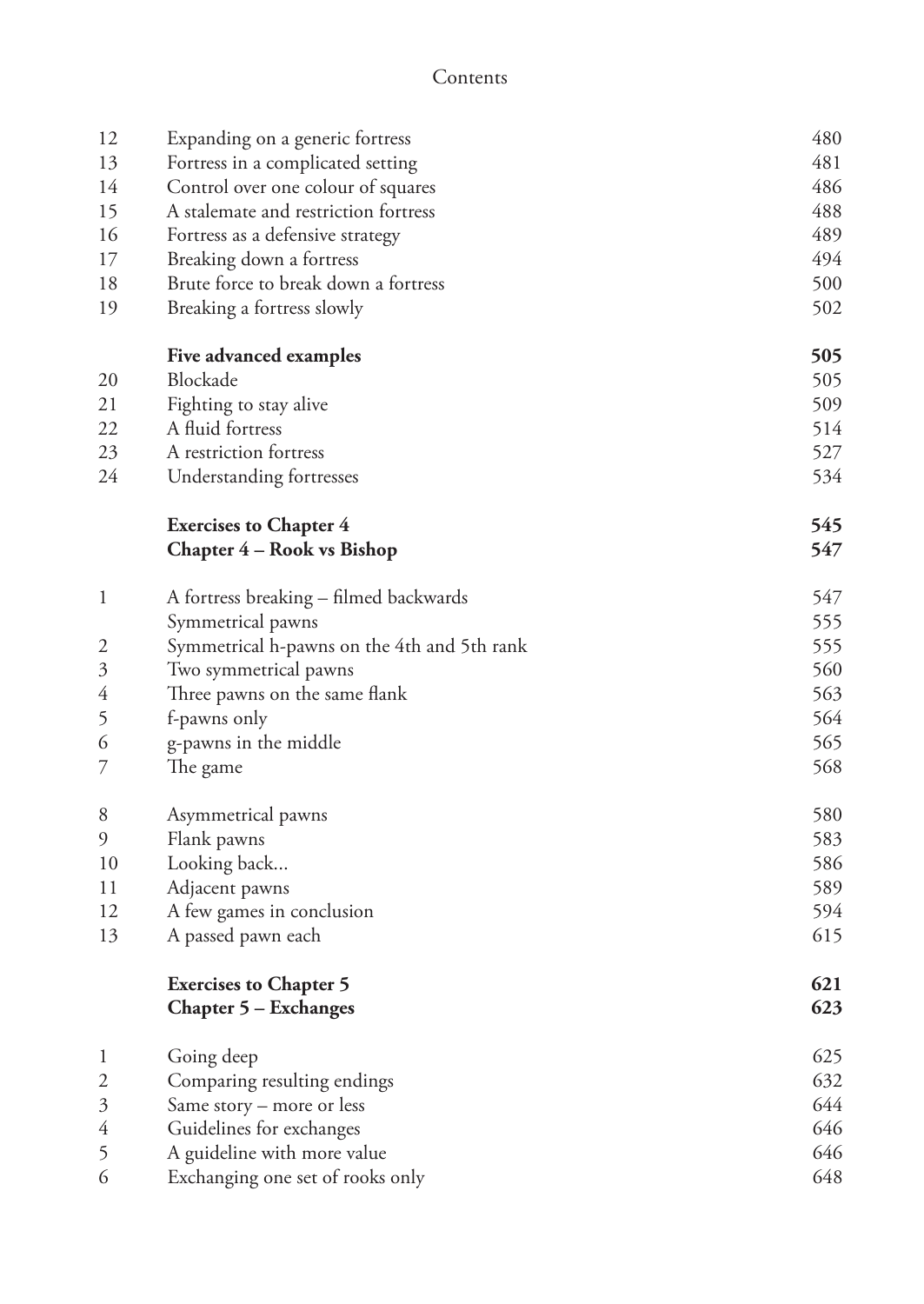| $\overline{7}$ | Transition into a winning ending                   | 662 |
|----------------|----------------------------------------------------|-----|
| $\,8\,$        | Exchanging queens                                  | 664 |
| 9              | Pawn exchanges                                     | 668 |
| 10             | Don't exchange your opponent's weaknesses          | 676 |
| 11             | Transposing into pawn endings                      | 677 |
| 12             | Looking for the pawn ending                        | 678 |
| 13             | Broadening                                         | 681 |
| 14             | Loss of flexibility                                | 684 |
| 15             | The transformation of advantages through exchanges | 686 |
| 16             | Exchanges/Prevention of counterplay                | 690 |
| 17             | Clarity                                            | 691 |
| 18             | Exchanging for penetration                         | 699 |
| 19             | Exchanges for king safety                          | 701 |
| 20             | On the other hand                                  | 702 |
| 21             | A complex example                                  | 704 |
| 22             | Exchanges from the defender's point of view        | 714 |
| 23             | Exchanges to make a draw                           | 716 |
| 24             | Relying on strategic principles                    | 721 |
|                | <b>Exercises to Chapter 6</b>                      | 731 |
|                | <b>Chapter 6 - Illustrative Games</b>              | 739 |
| 1              | An illustration of opening play                    | 740 |
| $\mathfrak{2}$ | Fighting for key squares                           | 745 |
| $\mathfrak{Z}$ | Exploiting an advantage                            | 762 |
| $\overline{4}$ | The annoying small details                         | 772 |
| 5              | Fortress                                           | 779 |
| 6              | Breaking a fortress                                | 790 |
| 7              | Plus equal                                         | 803 |
| 8              | Exchanges and the flow of the game                 | 814 |
| 9              | Exchanges and clarity                              | 828 |
| $10\,$         | Creating passed pawns                              | 841 |
| 11             | Rook vs two minor pieces                           | 845 |
| 12             | Rook vs two minor pieces - another example         | 856 |
| 13             | The bishop pair                                    | 864 |
| 14             | Attack in the endgame                              | 872 |
| 15             | Timing                                             | 878 |
|                | Name Index                                         | 890 |
|                | Bibliography                                       | 896 |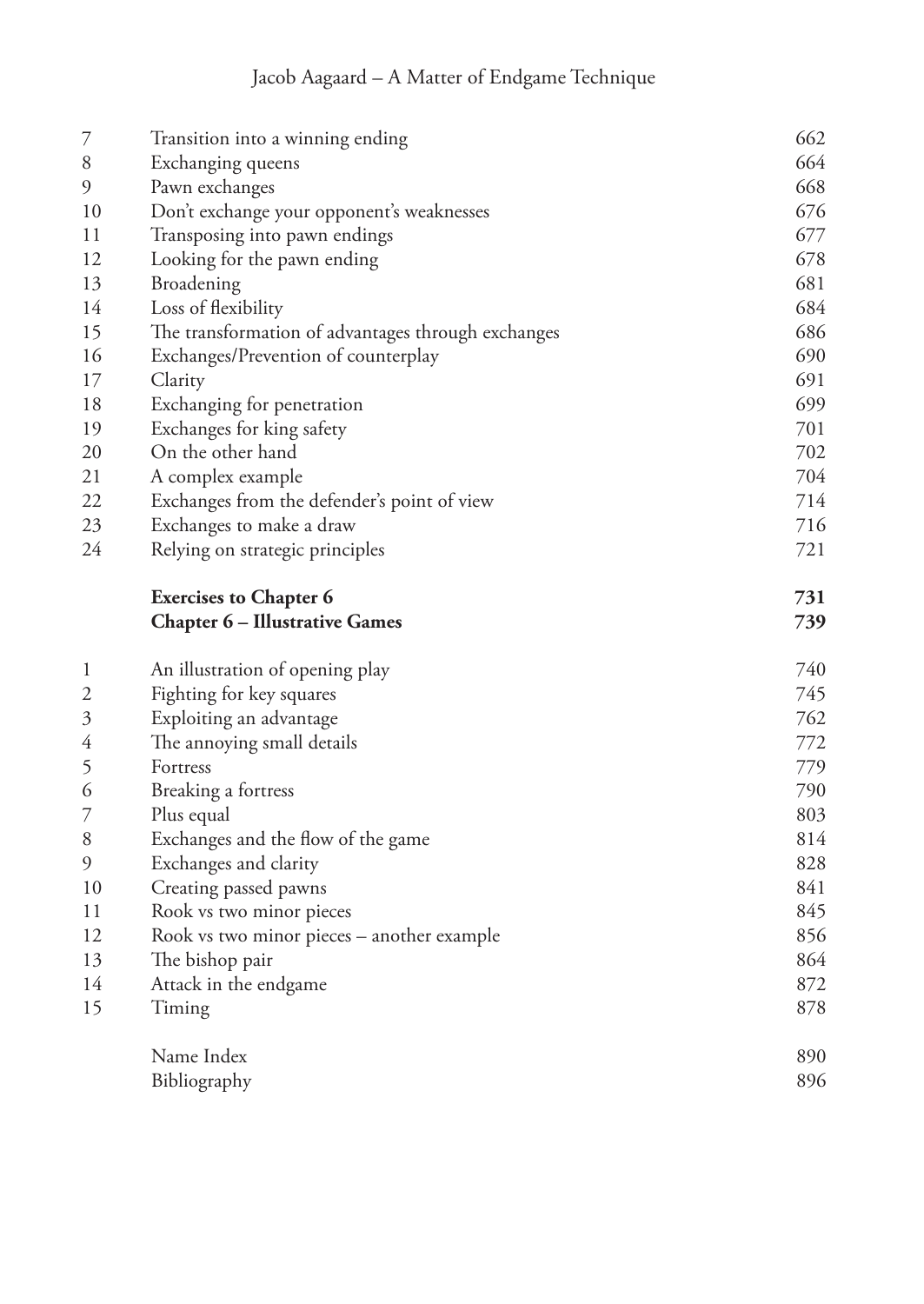### **You don't have to read everything!**

Looking at a nine hundred page book may be a daunting experience. On the one hand, it is a lot of information, but on the other, it is a big challenge as well. At our online academy, www. killerchesstraining.com, we have daily classes, leading to 40-50 hours of chess training available each month. If you are a teenager with a deep passion for chess, this may be the greatest thing ever. But if you are a working professional, you may feel you are missing out, because there is no way you can ever watch even half the classes. Most find their own rhythm quite fast, but some do struggle with the idea of zoning in on the few things that are of especial interest to them and not feeling that they are losing out. We always wanted the academy to be a way to pool our resources so that our students can get the training they need, always, at an affordable price, thus making it available to everyone.

This book follows the same principle. Rather than looking to maximise income, it seeks to convey as much information as possible. In the process of writing it, I decided to give up on the idea of what a chess book usually looks like and allowed it to be its own thing. I am trusting readers to understand that this book is many things, and you do not have to read all of it, simply stick to the sections that pique your interest.

The book contains only six chapters, all of which could have been published as individual volumes. It is a book about technical play in the endgame, in all its facets, with two notable exceptions. This is not a book about rook endings, although a few examples of rook endings are included, and it is not a book about endgame theory, although a few examples do discuss this topic as well.

The original idea of the book was to include only examples where people misplayed their good positions, but as I got deeper into the writing of the book, this constraint became obviously artificial. The book still contains the idea that the endgame is difficult, and these are the ways we mess up, but it is only one dimension.

The themes and examples in this book are meant to be multidimensional. To some readers, a lot of the themes and ideas will be new, while others will be reacquainting themselves with existing knowledge. Learning something new is always a good thing. But so is the reminder of existing knowledge, particularly through new examples. Those readers who are following top tournaments religiously may recognise a few examples, especially from the last chapter. But the explanations and thematic investigation should still make them fresh and revealing. I don't use famous games to explain chess ideas. When I see a book full of examples I already know, because they have been in many books already, I mentally turn off. I do not want this experience for you.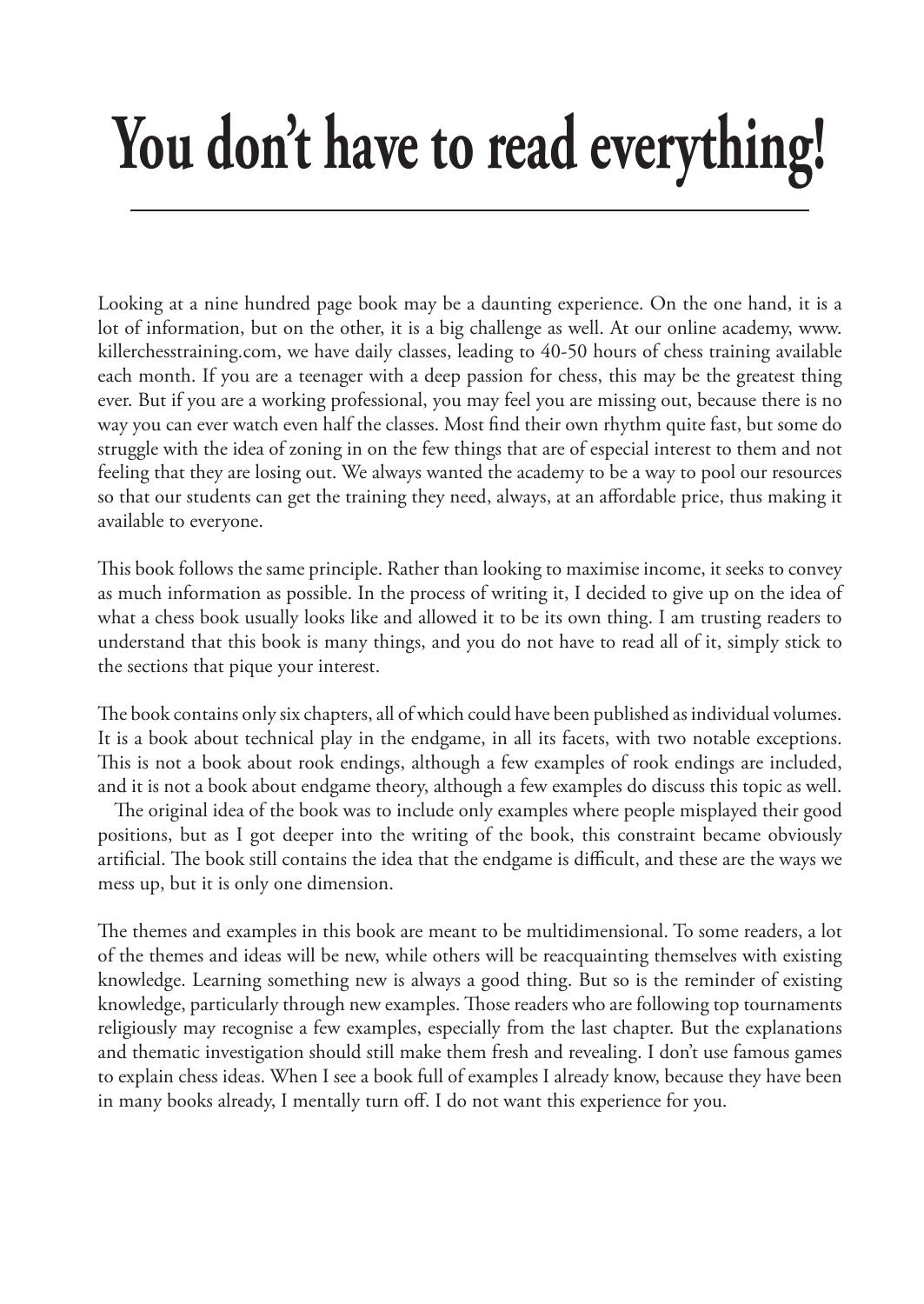#### **The examples are as important as the themes**

<span id="page-7-0"></span>Learning anything involves a lot of repetition and looking at it from different angles. Most will know the principle of two weaknesses. But seeing a new example explaining it will only expand your understanding of the theme. In chess nothing is absolute. We have a lot of ideas and concepts that can help our decision making during the game. Evaluating the strategic reach of them better is an important part of improvement. No verbal explanation can fully cover the themes, they only make sense in context. For this reason, this book contains a lot of examples. Hopefully some of them will help you bridge the abyss between understanding a concept and seeing how it works on the board.

#### **How to deal with the deep analysis in this book**

It is common for readers of chess books to prefer verbal explanations over lots of variations. Often analysis is disregarded with the contemptuous description of "computer analysis". Not always without justification. It is easy to press the space bar and fill the white spaces on the page.

This is not what has happened in this book. The variations are meant to be an illustration of possible play, or to explain the tactical or technical nuances of the games. I find that it is easy to make a statement and get the approval of the reader. Usually, those who read a book are willing to believe that you know what you are talking about and will accept the evaluations as valid. But I am not looking for approval. I am wishing for you to improve your game.

The variations and analysis in this book are thus illustrations and explanations and going through them will be a part of the educational process. The thematic explanation can be easy to follow conceptually, but without seeing what it means in practice, I doubt it will have any positive influence on your game. There are a few times where the variations will be quite extensive and if you want, you can skip them. The more experienced you are, the less this should be the case.

If you are a less experienced player and some variations seem overpowering, you should skip whatever you feel you need to skip. As with our academy, it is never the intention that everyone should understand everything, but that everyone will learn something.

If you can, I recommend that you go through the variations in your head. This is good for your training in visualisation in general and where chess should be played. If you need to play through the games on a board, I recommend that you still try to go through the variations in your head. Many strong players would never think of using a board when going through a book; others would not consider reading a book without it. Personally, I am somewhere in-between, depending on the book and my mood.

#### **Why the games are truncated**

A fellow author once explained to me his love of unannotated moves, as they reduced the need for him to work. This is probably one of the reasons I dislike them so much?

Bent Larsen said: "Save me from unannotated games!" So, if you are one of the few readers who at times ask us why we start the game halfway and don't include the first 30-40 moves?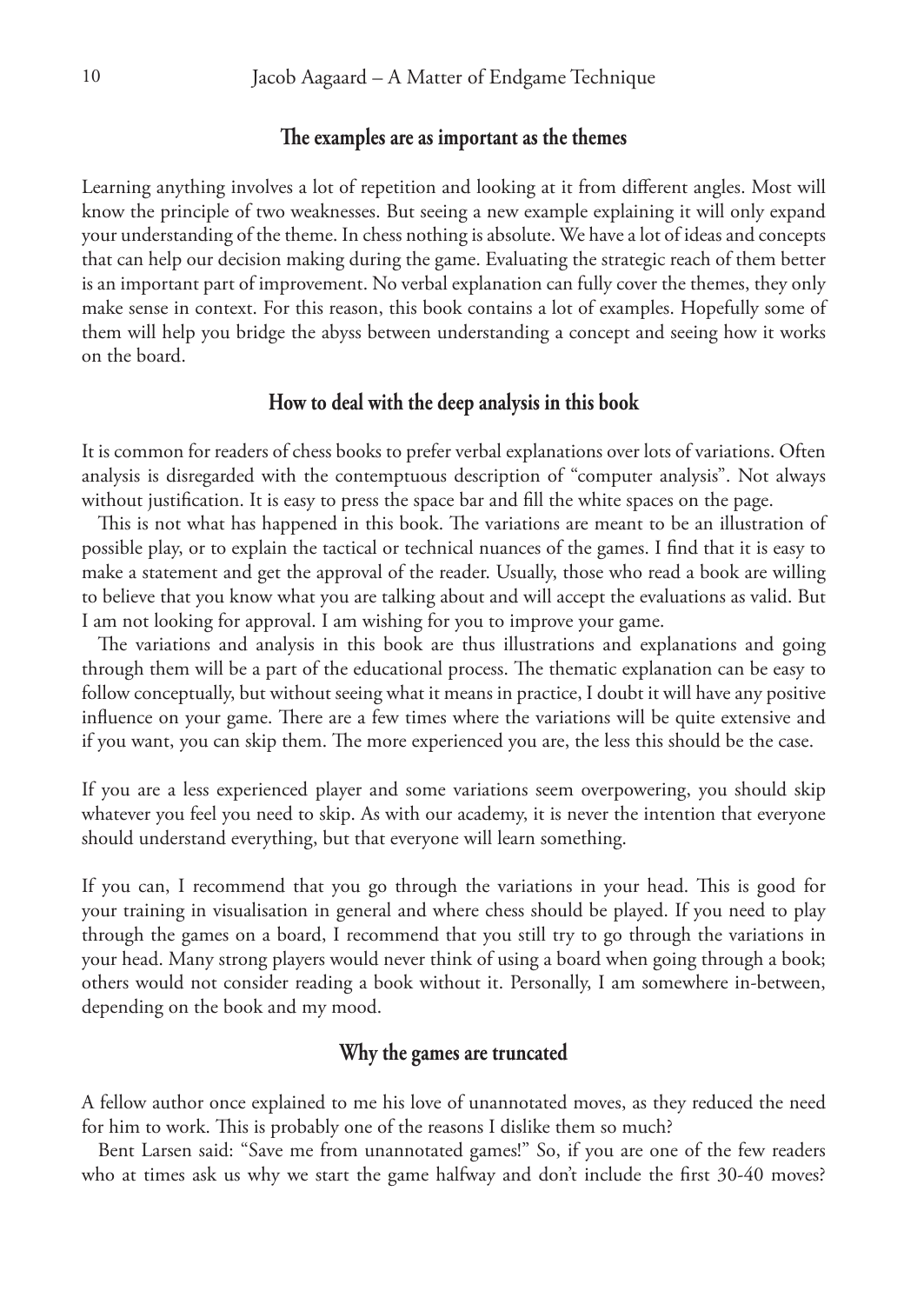<span id="page-8-0"></span>The answer is: the parts of the games that are relevant for the topic of the book are included. If you want unannotated games, you can find them everywhere. If the first 30 moves were included, too many would believe that they had to play through these moves and would be wasting time they should spend improving their endgame technique.

#### **The organisation of the book**

The six chapters are organised like this:

#### **1. Endgame Elements**

There are many small themes in the endgame. In this chapter we shall deal with a lot of them. Over the six months of writing this book, these are the main topics I could think of. To a strong player, most of them will be familiar, which is where the freshness of the examples is important. To a less experienced player, there will be a lot of new information.

#### **2. Lack of Technique**

In this chapter we shall look at common ways for things to go wrong. The core of the chapter is the big section on *allowing counterplay*, but on top of this, some topics are repeated from Chapter 1 and some topics are considered from both angles, such as *hanging on to material* and *overestimating dynamics.*

#### **3. Fortresses**

A topic unique to endgames and difficult to understand for a lot of the players I have worked with. It requires a special type of thinking, as rarely are the games decided on a move by move basis, but rather on schematic thinking and a special sensibility for fortresses.

#### **4. Rook vs Bishop**

In this chapter we shall go deeper into an endgame that most of the time ends with fortresses. This chapter definitely goes from the simple to the advanced, with details that will stretch the imagination of any grandmaster. The cornerstone game, Aronian – Dubov, is close to impossible to understand fully. I have done my best to do so, and explain what I have understood, but certainly not every aspect of this six-piece ending has been uncovered.

#### **5. Exchanges**

When and what to exchange is a difficult topic in chess and no less so in the endgame. In this chapter we shall debate this topic in depth, and why the strategic concept I was taught when I was younger is debateable. In going deep into this topic, I hope I can rescue you from some of the disasters that befell my friends.

#### **6. Illustrative Games**

The final chapter includes a few recent games and two lesser-known games that feature big endgame battles. The concept is to show the endgame in its natural habitat and go deep. I enjoy both small clear examples with one-dimensional explanations, and deep analysis of complicated games that tries to address all the elements we encounter on the battlefield.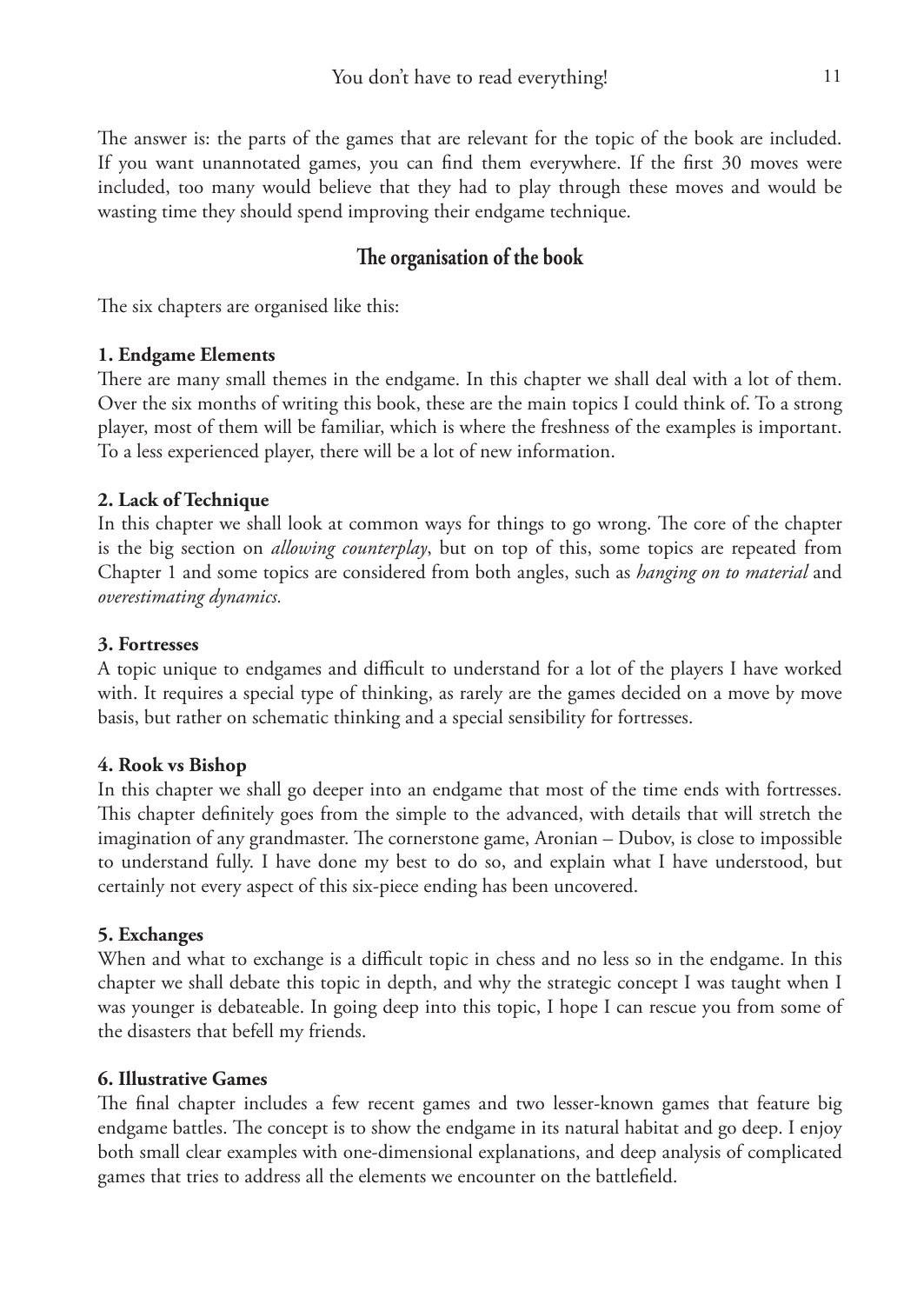<span id="page-9-0"></span>The book has been designed to be read in order. Start at Chapter 1 and progress through the book. However, there will be many times where you encounter a point explained again, yet explained as if seen for the first time. This is intentional. Repetition is good. There is a lot of information in this book and as said, you do not have to read everything to benefit from it. And at times I presume you have not done so.

However, I hope you will find the themes and explanations revealing and want to read on.

#### **A few general truths about the endgame**

Throughout this book you will be faced with a lot of thematic ideas: some known for a hundred years, some obvious, but never really written about, and perhaps a few that I have noticed first. Above them are some general truths about endgame play, which are well established.

#### **Most games are won or lost incrementally**

Throughout this book, you will find many examples where one side has a significant advantage already. Either they will win with accurate play, or the other side is facing their last chance(s) to save the game.

This is not how most endgames work. Usually, one side enters the endgame with a slight advantage. This simply means that the other side has more problems to solve. In the last few decades, defensive skills have increased, but the experience is still that a slightly better position will lead to more than average results.

A big part of modern chess is to play for this technical advantage. At the top level, the days of big novelties out of the opening leading to large advantages are behind us. If you get any advantage out of the opening, it is a cause for celebration. In my generation there were a lot of players who loved the opening more than anything else and dived deep, trying to win or draw straight from the opening. When I talk to these people today, some of them feel that chess has been played out to some extent, and all there is left is to attempt some "bluff". Chess changes throughout the ages and in our age technique is more important than it has been for a while.

Most blunders come from poor positions. So, if you want to rely on luck, you need to create it.

Throughout this book you will find examples where games are won slowly. One side manages to create a few problems for the opponent and keep up the pressure, until more mistakes occur.

#### **The zone of one mistake**

This concept arises from Lev Psakhis and has become an important part of the thinking of Boris Gelfand, as we explained in *Technical Decision Making in Chess*. The idea is simple, yet powerful. What it focuses on, rather than looking for the objectively best line, or a forcing line leading to a win, is to get the opponent into an environment where he is likely to make fatal mistakes. This can be psychologically difficult, as those seeking control will tend to go for forcing lines. But, if you want your opponent to make mistakes, you need to give him enough rope to hang himself.

The following is an example of allowing the opponent to escape from the zone of one mistake.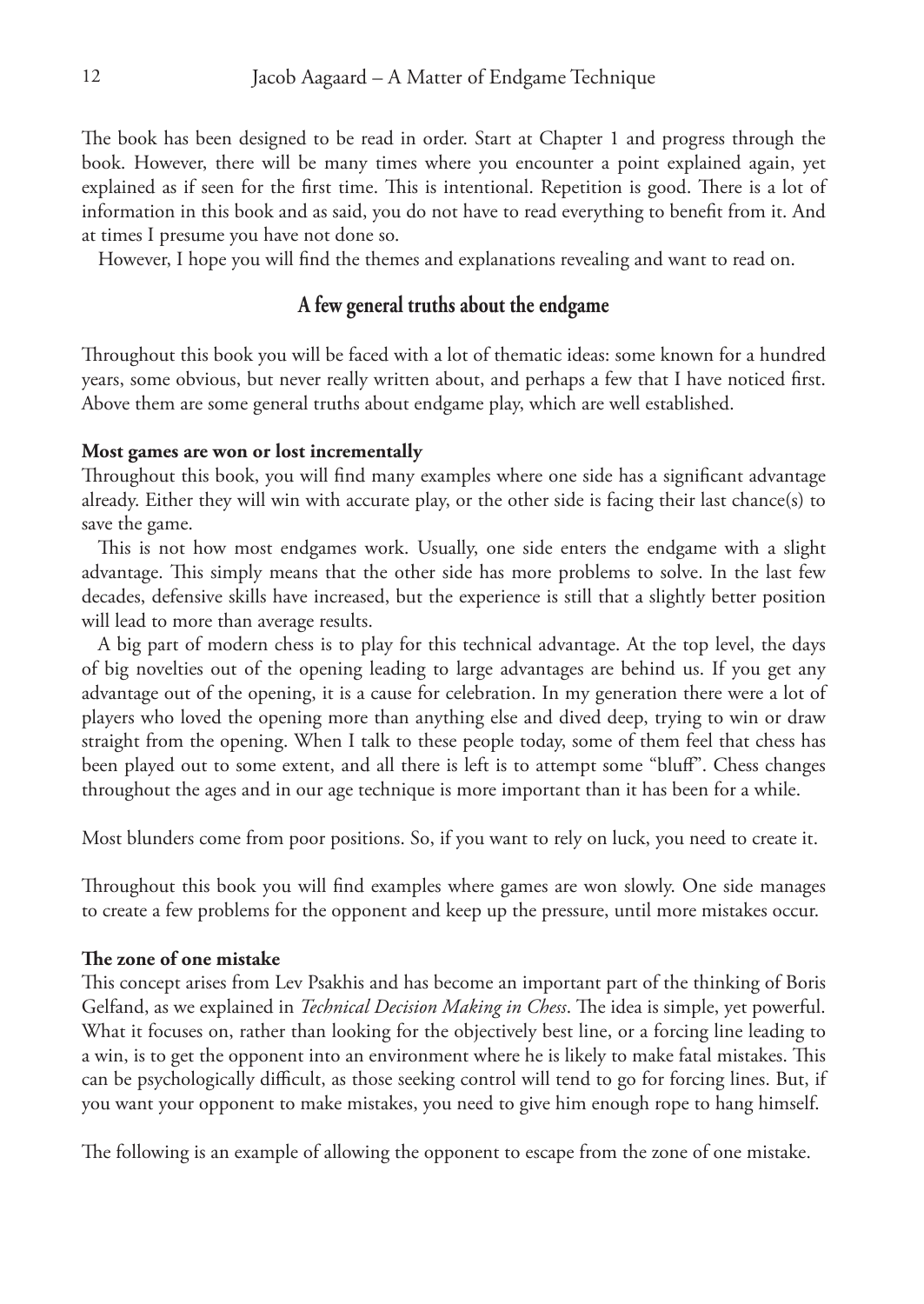<span id="page-10-0"></span>

**Sam Shankland – Jorden van Foreest**

Sam played the timid:

#### **27.h3?**

The sort of move you make when you are disappointed with the outcome of your main intentions.

#### **27...£d5† 28.¢g1 ¤e4**

Black has enough counterplay. The game took many twists and turns, before White won on move 62, but only because Black was trying to win the game along the way!

Stronger was:

27. №b7!

This was the move Sam wanted to play on intuitive grounds. He was happy to continue squeezing after  $27...\overline{2}d5$ , but was thinking that the intention behind Black's last move, 26...h5!?, was to be expansive on the kingside. He thus calculated the following variation:

27...g5!? 28. c7

 $28.\Phi$ g1! would be an additional option for White, keeping flexibility.

28...曾d5† 29.杢g1 曾xb7 30.罝xb7 g4 31.罝xb6 ②e4

The knight is aiming for g5. White is pressing, but Black will hold with decent defensive play.

But seeing this variation and to automatically extrapolate that the opponent was intending it and was confident in it, and that he would have defended the endgame well over the next 30 moves, was impractical. Better to allow the opponent to live in the zone of one mistake, than see your advantage die...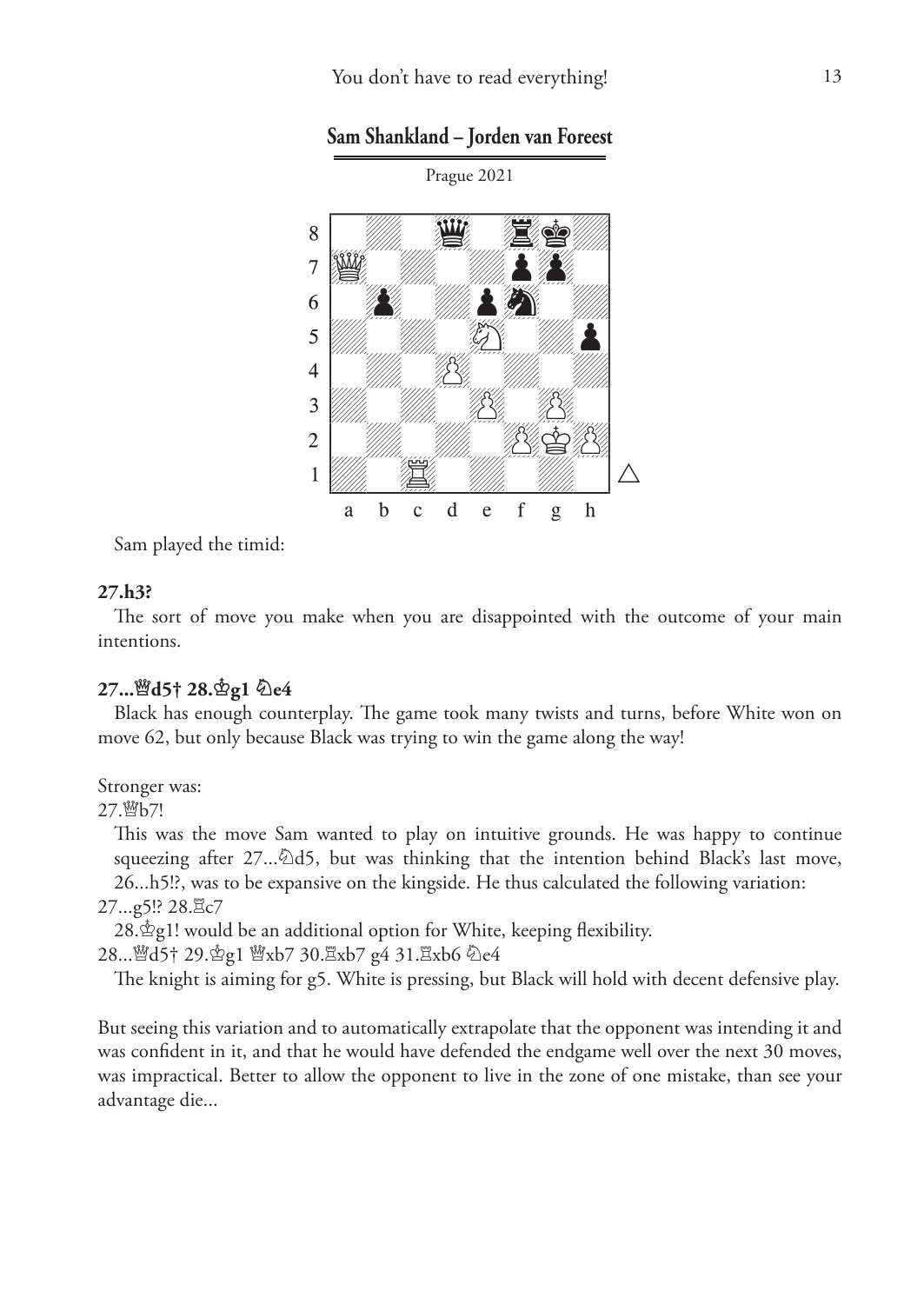#### **Depth of the analysis**

This book has been deeply analysed and I have done the best I could to minimise mistakes. Please understand that there will never be such a thing as an error-free book and that the computers of 2030 will have a scope that cannot be matched by the computers of 2021. If you do find a mistake, please get in touch with the publisher and corrections will be made for future print editions – should there be any...

#### **Using this book as an exercise book**

I have written several exercise books and will write more in the years to come. Instead this is an instructional book and the positions are selected for their ability to explain the ideas and themes I want to cover.

However, there are those who will wish to use this book as an exercise book and I respect that. I do believe that "thinking" is the most important component in improving in this game of ours.

So, before each chapter I have created a list of exercises and marked them according to difficulty with a 1-5 assessment. As I have used many of the positions with my students, I hopefully have a realistic feeling for how difficult the exercises are...

With the inclusion of the stars and in an attempt not to make the book too long (I do get the irony of that) the idea of numbering the exercises has been abandoned. You can refer to them by their chapter number and page reference, if you need to remember where you were.

I should also say that the exercises are mixed. A lot of them require accurate play, but not all. There are positions with more than one reasonable way to play. There are positions where you should make a positional/technical decision, and there are positions you need to calculate. In some ways it simulates the experience of sitting at the board. You will not know how to approach the position. The only hint you are offered is how difficult it is. I offer this mainly because I know that some people will spend 20 minutes being confused, after seeing the solution in 30 seconds. And others will spend 30 seconds on positions that even seasoned GMs would need to take far more seriously.

Also, please accept that because this is not an exercise book, it is possible there are other sound ways to play than I have indicated in the text. Most often there will not be, but if you believe you have found an alternative solution, then check it and prepare to give yourself a pat on the back.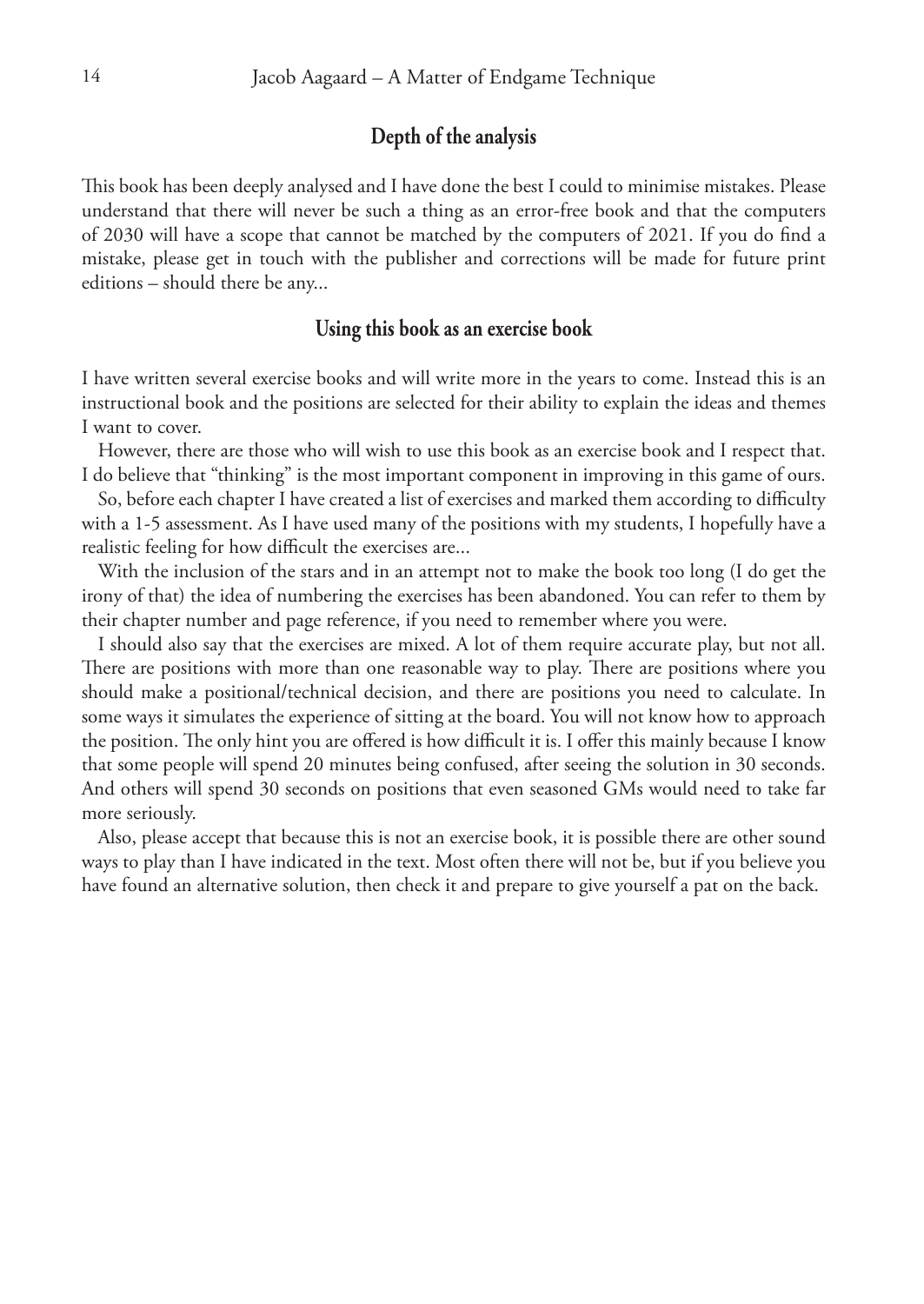# **Chapter 2**

## **Lack of Technique**

#### **Introduction**

Finally, we have reached a chapter on *technique* in this book called *A Matter of Endgame Technique*...

As this is not a traditional endgame manual, and despite its immense size, I will not attempt to teach you all the techniques of the endgame. Rather, I will give you some examples of how strong players can mess up in the endgame and explanations of what happened. While there are holes in the skills and knowledge of all chess players, they are few and far between when we talk about grandmasters and super-grandmasters.

Many mistakes committed by grandmasters come about because they think that in a particular instance, the well-known strategic principles of the endgame are not important. Playing chess is constantly balancing a scale with understanding and well-trodden paths on one side, and raw calculation on the other. If we tip too much in either direction, we risk either being too dogmatic in our approach or ignoring strategic concepts developed over centuries. In this chapter, we shall first look at a few strategic principles and how their violation led to failure. Then we shall look at the importance of dynamics in endgames, first with situations where the players play too dynamically, then situations where they don't play dynamically enough.

#### **1. Opposition and triangulation**

The first topic to deal with is as basic as it gets – the opposition.

The first example is a little-known game from the Soviet Union in the 1970s. White is a famous Russian Grandmaster, while Black at the time of the game was still a junior player and unrated. Later the player from Kyrgyzstan became an International Master. We enter the game after the exchange of queens. White has a slight advantage, as his king is a little more active, but with accurate play, Black should hold the draw. But Black's initial play is anything but accurate, giving White a big advantage.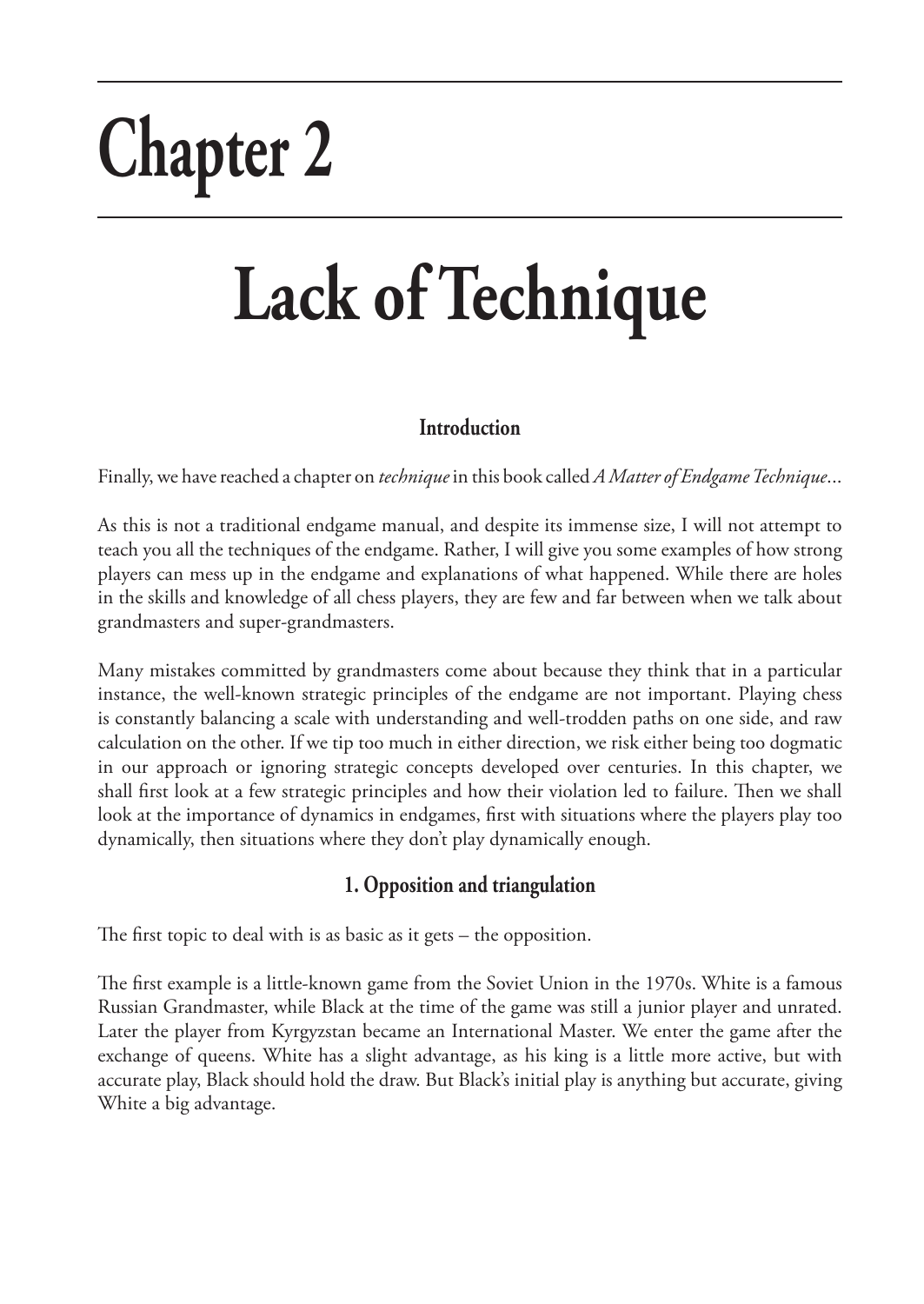

#### **27.¢e2 ¢f8?**

The first chance to make the draw is to create a pawn structure that works well with the bishop.

 $27...$  f6  $28.\text{\textdegree}$  d3 b5! This is the ideal pawn structure. Black will leave the pawn on a7 so it does not become a weakness. The single weakness on b5 is easy to defend, and the white king will have no way to penetrate.

#### **28.¢d3 ¢e7 29.¢c4**

White has managed to put some pressure on Black, and it is now easy to succumb to desperation.

#### **29...¢d6?**

Which Black does. The hope of drawing the pawn endgame is slim at best. Generally, I would only enter a difficult pawn endgame if I was on top of the implications, or if I had no other choice.

29...g5 would be a normal move. Putting the pawns on the opposite colour of the bishop. White has various tries and I considered four of them:



a)  $30.44 \&c6$  is not dangerous at all.

b) After something like 30.2b5, Black can play actively with  $30...\&66\uparrow 31.\&c3 \&d7!$ 32.¤xa7 b5, when the knight is sort of trapped. Why only sort of? Because 33.a4 bxa4 34.b5 is always there. But Black makes a draw quite easily: 34... $\triangle$ d6 35. $\triangle$ b4 a3 36. $\triangle$ xa3 ¢c5 37.¢a4 ¢b6 38.¤c6 ¥xc6 39.bxc6  $\&\text{xc6 }40.\&\text{b4 } \&\text{d5 }41.\&\text{c3 }$  e4, for example. There are many ways for Black to defend. This is simply the one that seemed most natural to me.

c) 30.g4 looks quite natural, but Black is not in any trouble.  $30...\triangle$ e6!? The computer says that almost everything holds. But the actual experience at the board may be a bit more awkward. I like this move, as it contains a little trap: 31.2b5?



<span id="page-13-0"></span>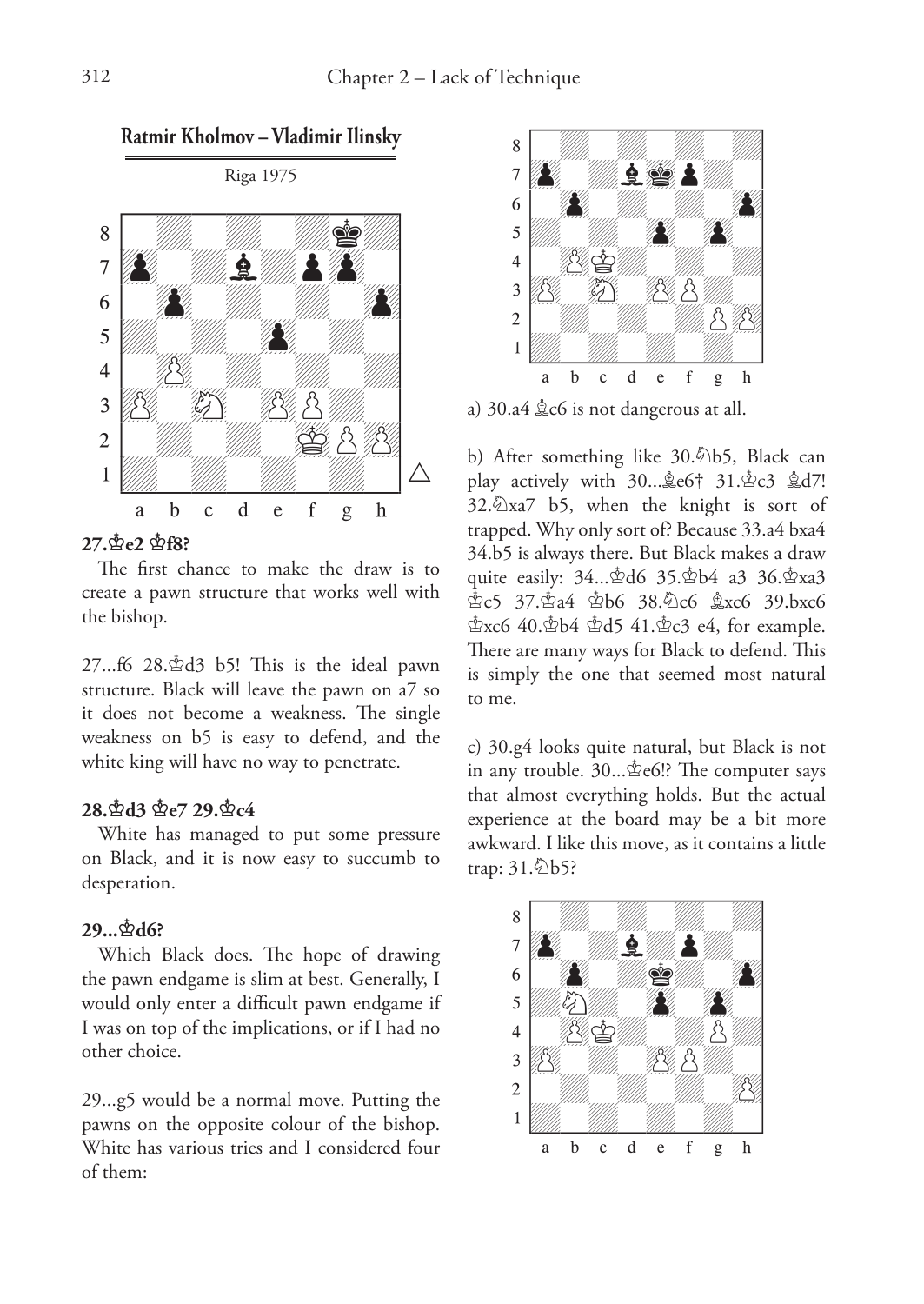<span id="page-14-0"></span>31...e4! 32.fxe4 \$e5 33.4 c3 \$xg4 34.\$b5 ¥c8! Black wins. The distant passed pawn on the kingside decides.

d) You might guess that Black was afraid of 30.¢d5, but natural play holds everything together: 30...f6 31.a4  $\&e8$  Black can solidly wait. White has no real threats. 32.2b5



32...¢d7! A nice little trick. 33.¤xa7 ¥f7† 34.¢e4 ¥g6† with perpetual check.



White is eager to grab this chance.

#### **30...¥xb5† 31.¢xb5 ¢c7 32.¢a6 ¢b8**



White is obviously winning. But it is still possible to ruin it. The natural strategy would be for White to improve his position to the maximum and then work out the specifics of how to win the game. But with his next move, Kholmov made things harder for himself.

#### **33.f4?!**

Not objectively bad, but making things a lot harder is, well, bad.

#### 33.g4!?

This was a stronger move. If Black plays ...g5, White has h2-h3 in reserve for later. 33...¢a8 34.h4 g5 35.h5 ¢b8 36.a4 ¢a8



The critical moment where White has to find a win. Luckily there are two.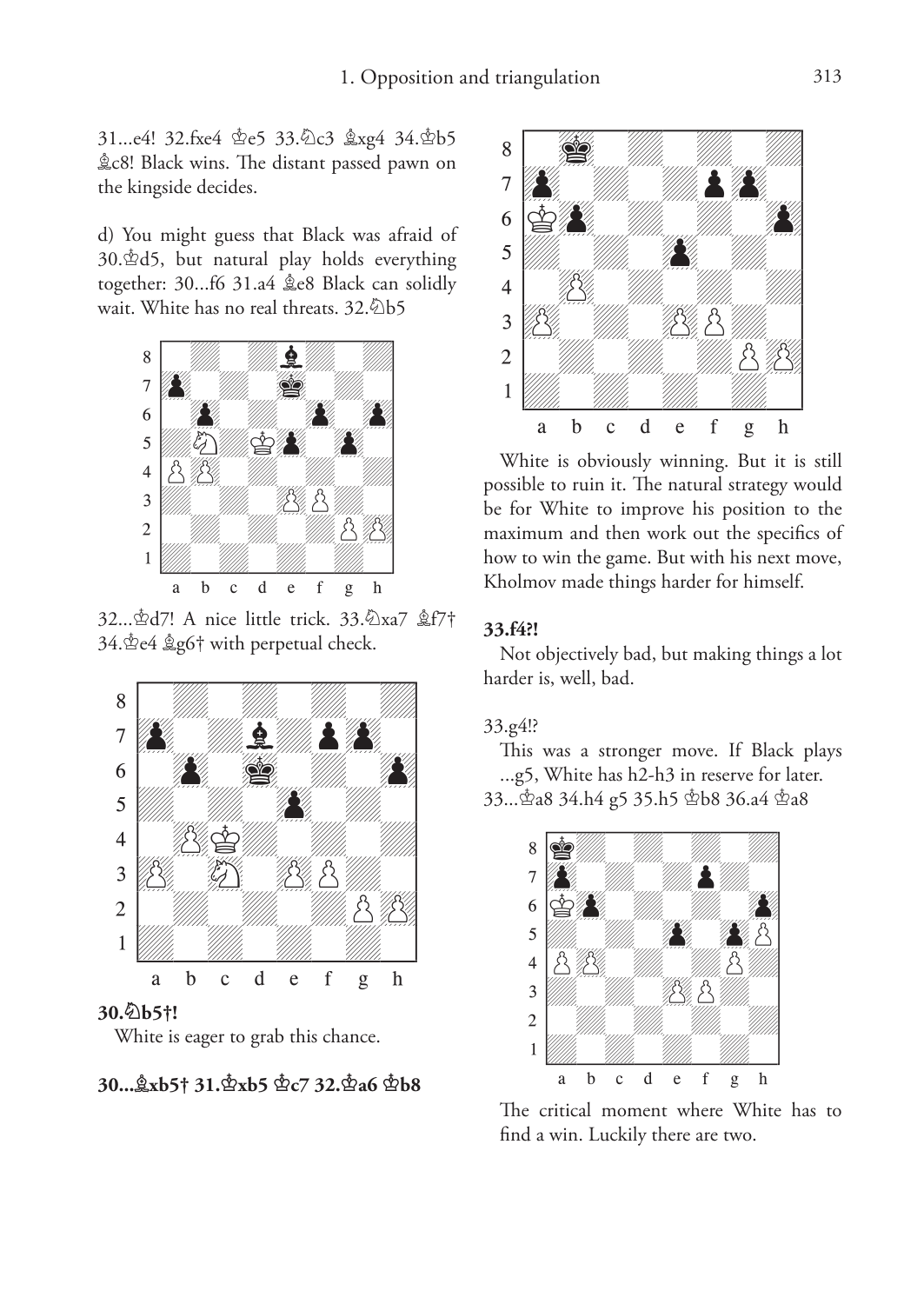#### <span id="page-15-0"></span>37.¢b5

Later on, we will see that 37.a5 bxa5 38.bxa5  $\Phi$ b8 39. $\Phi$ b5  $\Phi$ b7 wins because of 40. $\Phi$ c5 ¢a6 41.¢b4! ¢b7 42.¢b5 and Black has been triangulated.

37...¢b7 38.¢c4 ¢c6 39.f4! exf4

39...f6 40.b5† ¢d6 41.f5 and White wins. 40.exf4 f6

40...gxf4 41.g5 and White wins. The white king is within the quadrant and the black king is not.

41.fxg5 fxg5 42.¢d4 ¢d6 43.¢e4 ¢e6 44.b5 Zugzwang. White wins.

#### **33...exf4 34.exf4 ¢a8?!**

Black returns the favour.

He could have provided a lot of resistance with:

34...h5!

The winning line is very narrow for White and the chance that Kholmov would have found it is not big.

35.g3! ¢a8

There are other attempts, but at this point I shall not spam you with variations.

 $36.94$   $\Phi$ <sub>b</sub>8



37.f5! ¢a8 38.a5! bxa5 39.¢xa5! ¢b8 40.¢b5 ¢b7 41.¢c5 ¢c7 42.¢d5 ¢d7 43.¢e5 ¢c6 43...¢e7 44.f6† gxf6† 45.¢f5 is elementary. White will quickly win a pawn and then the game.

44.f6 g6 45.b5†!  $\&c5$  46.h4

Black is in zugzwang and White wins.

#### **35.a4?!**

35.g4!

#### **35...¢b8**

35...h5! still loses, but was worth a try.

#### **36.g4 ¢a8 37.h4 f6 38.f5!**

Securing a tempo move on the kingside.

#### **38...¢b8 39.a5 bxa5**



#### **40.bxa5?!**

40.¢xa5! would have been a lot easier. A possible winning line could be:  $40...\&b/7$ 41.¢b5 ¢c7 42.¢c5 a6 43.¢d5 ¢b6  $(43...\&d7\,44.h5$  and the reserve tempo comes in handy. Black is in zugzwang and can only decide which side of the board he wants to lose on.) 44. c6 h5 45. f7 hxb4 46. hxg7 a5 47.g5 White wins. He will promote with check on f8 and not even have to win a queen ending.

#### **40...¢a8 41.¢b5 ¢b7**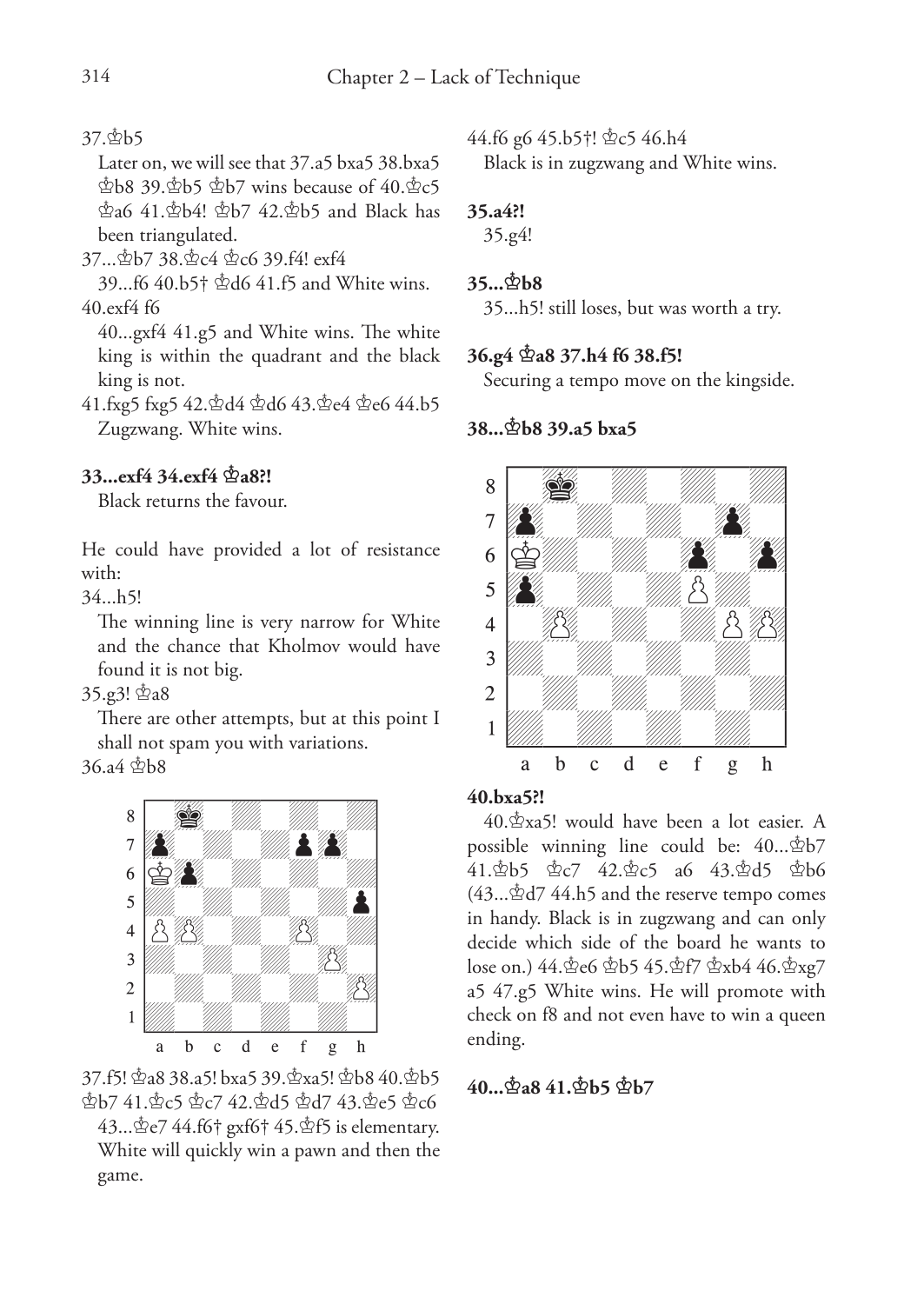<span id="page-16-0"></span>



The first real mistake.

The winning line was based on triangulation.  $42 \Phi c$ 5!  $\Phi a6$ 

42...¢c7 43.¢d5 ¢d7 44.a6 wins easily. 43.¢b4 ¢b7 44.¢b5!

The triangulation is complete.

44...¢c7 45.¢c5 ¢b7

45...¢d7 46.¢d5 a6 47.h5 and White wins. 46.¢d5 ¢a6 47.¢e6 ¢xa5 48.¢f7 ¢b5 49.¢xg7 a5 50.g5

White arrives first, winning.

#### **42...¢c7?**

Black misses the chance to save the game. 42... \$b8!! 43.\$c6 \$c8



Keeping the opposition from the 8th rank. Talk about the last line of defence!

The key point is that  $44.h5 \triangle 184.45 \triangle 107 \triangle 17$  $46.\&$ xa $7 \&c7$  leads to a well-known fortress.

#### **43.¢c5 ¢d7 44.¢d5**

Black is in zugzwang and White wins.

#### **44...¢e7 45.¢c6 1–0**

There are several points to be made about this game. Black lost because he entered a dangerous pawn ending and then played it sub-optimally. Perhaps he believed himself to be already lost when he missed the last chance to hold. White got his chance and then played quite poorly. First he failed to strengthen his position on move 33. Then on move 40 he chose to have an a-pawn, rather than a b-pawn. Finally, he failed to find the triangulation manoeuvre that would still have won the game, giving his opponent an undeserved chance to hold. Or maybe he failed to see the defence that his move allowed. We can only speculate.

Let's see another example of triangulation.



Draw agreed? **½–½**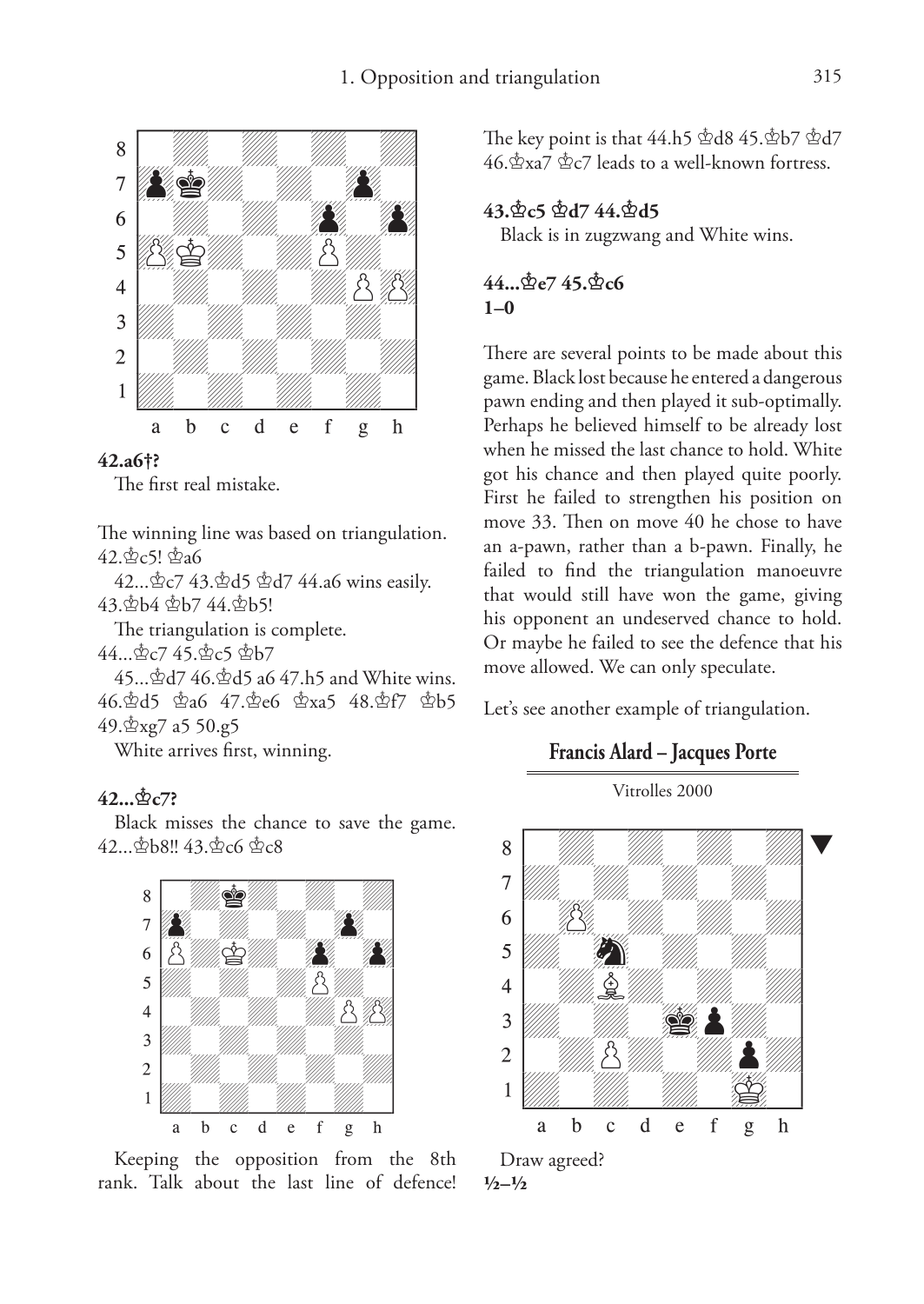Obviously, this will not do. Let's see the winning triangulation.

#### **52...¢f4!**

The winning move.

Black can also play 52... $\&b$ b7, but after 53. $\&d3$ , all he can do is repeat the position. The knight cannot do triangulation.

However, should White play 53.&d5?!, Black will win with a nice idea: 53...  $\text{Re2 } 54.\text{Re4}^+$ ¢e1 Once the knight protects the g2-pawn, it is game over. 55. a6 \d6 56. a43 \f15! 57. b7  $\triangle$ e3 58.b8=™ී f2† 59. $\triangle$ h2 g1=™ී† 60. $\triangle$ h3  $\frac{\omega_{g2}}{\omega_{g4}}$  61. $\Phi$ h4  $\frac{\omega_{g4}}{\omega_{g4}}$ 

#### **53.¢h2!**

Forced because of the mate arising after ...¢g3.

#### **53...¢e4!!**



We can now see that the bishop is ideally placed on c4. White can either move the bishop now, or on the next move. It makes no difference.

#### **54.¢g1 ¢e3**

Black has managed to pass the move to White, who is now in zugzwang.

#### **55.¥f7**

The critical try. White is preparing to meet 55... $\dot{\Phi}$ e2 with 56. $\hat{\Phi}$ h5, preventing the advance of the f-pawn. Black would then do best to go back with  $56...$  $\Phi$ e3, aiming to repeat the position, after which he could win as detailed below.

Putting the bishop on the other diagonal is out of the question. After 55. $\&b$ b5  $\&c$ e6, Black will defend the g-pawn and queen his pawns with check.

55.c3 loses in various ways, most entertainingly with Black repeating the triangulation manoeuvre. But this is not a study, so the position of the pawn stems from prior action and not to diminish the number of winning lines for Black.



#### **55...¤d3!!**

The absolute highlight of this endgame. Black is threatening  $\ldots\textcircled{2}f4$ , so White has to accept the sacrifice.

#### **56.cxd3 f2†**

It was still possible to blunder with 56...¢e2??, when 57.¥h5 wins for White.

#### **57.¢xg2 ¢e2**

Black queens the pawn and wins the game.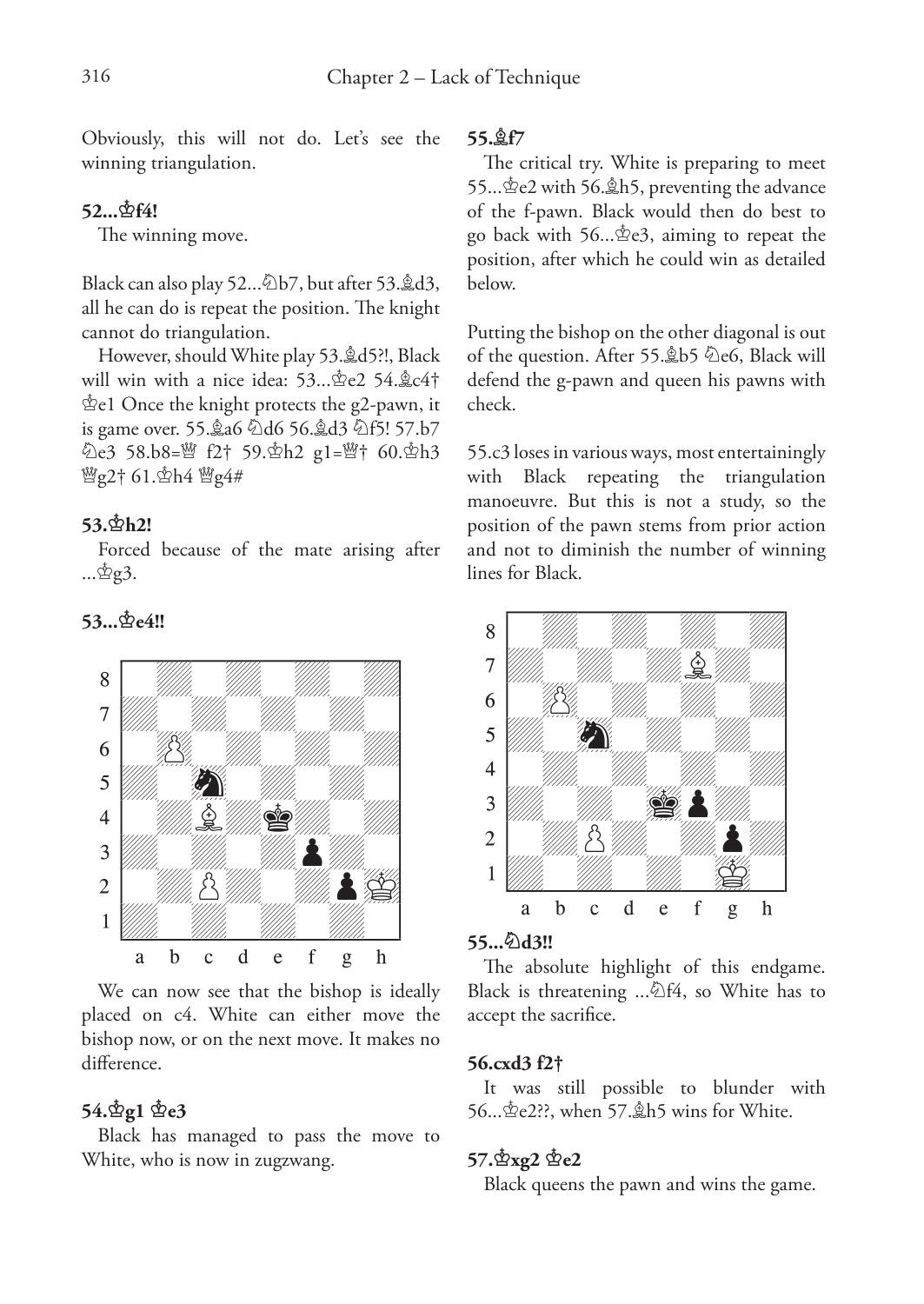### **Name Index**

| A                                       | Batchuluun<br>818                 |
|-----------------------------------------|-----------------------------------|
| 76, 99, 104, 120, 231, 349, 356         | 147,742                           |
| Aagaard                                 | Batsiashvili                      |
| 743                                     | 348                               |
| Abdullayev                              | Bednorz                           |
| 163                                     | 61                                |
| Abdumalik                               | Belezky                           |
| 644                                     | 264                               |
| Abdusattorov                            | Belyakov                          |
| Adhiban                                 | Benjamin                          |
| 222, 227, 317, 318, 319                 | 623, 624, 677                     |
| Afanasiev                               | <b>Berkes</b>                     |
| 448,690                                 | 301, 303                          |
| 104                                     | Beukema                           |
| Agdestein                               | 148                               |
| Aigner                                  | Beydullayeva                      |
| 114                                     | 147, 677                          |
| Akobian                                 | 212, 841                          |
| 503, 580                                | Bjerre                            |
| Alard                                   | Blatny                            |
| 315                                     | 139, 615                          |
| 803                                     | Bluebaum                          |
| Alekhine                                | 57, 136, 137, 367, 368            |
| Alekseev                                | Bocharov                          |
| 741                                     | 400, 402                          |
| 815                                     | Bodnaruk                          |
| Allan                                   | 141, 430                          |
| 169                                     | 370                               |
| Almagro Mazariegos                      | Bogner                            |
| 439                                     | 260                               |
| Almasi                                  | Bogosavljevic                     |
| 488                                     | 742                               |
| Amann                                   | Bojkov                            |
| Anand, P.                               | 500                               |
| 45                                      | Bortnyk                           |
| Anand, V.                               | Boskovic                          |
| 338, 339, 340, 611, 742                 | 401, 407, 408                     |
| Andersson                               | 364, 609, 616,                    |
| 231, 772, 773, 775, 783                 | Botvinnik                         |
| Andreikin<br>32                         | 617, 646, 707, 870                |
| 157                                     | 481                               |
| Andreu                                  | Boyer                             |
| 717                                     | Brandenburg                       |
| Andrianov                               | 742                               |
| 488, 494, 499                           | 206                               |
| Antipov                                 | Braun                             |
| 400, 403                                | 348                               |
| Antonsen                                | <b>Bruch</b>                      |
| Aouididi                                | 817                               |
| 148                                     | Brugger                           |
| Areshchenko                             | 676                               |
| 742                                     | Brynell                           |
| 11, 327, 328, 338, 441, 442,<br>Aronian | $\mathbf C$                       |
| 443, 444, 446, 447, 502, 515,           | Capablanca                        |
| 555, 568, 575, 576, 577, 579,           | 4, 275, 277<br>Carlsen            |
| 625, 633, 704, 706, 710, 711, 712       | 121, 155, 156, 189, 192, 193,     |
| Artemiev                                | 195, 197, 198, 199, 200, 203,     |
| 137, 598, 599, 603                      | 338, 441, 747, 748, 783, 809, 864 |
| Askarova                                | Carlsson                          |
| 815                                     | 460                               |
| 686                                     | Caruana                           |
| Azarov                                  | 452, 779, 780, 781, 782,          |
| B                                       | 783, 784, 785, 786, 787, 789      |
|                                         | Castellanos<br>44, 74, 75, 76,    |
| 141,742<br>Balajayeva<br>148            | 79, 126, 157, 169, 204,           |
| Banko<br>317                            | 223, 230, 231, 240, 301           |
| Banusz                                  | Chabris                           |
| 125                                     | 256                               |
| Barskij                                 | Charochkina<br>430                |
| 153,856<br>Basso                        |                                   |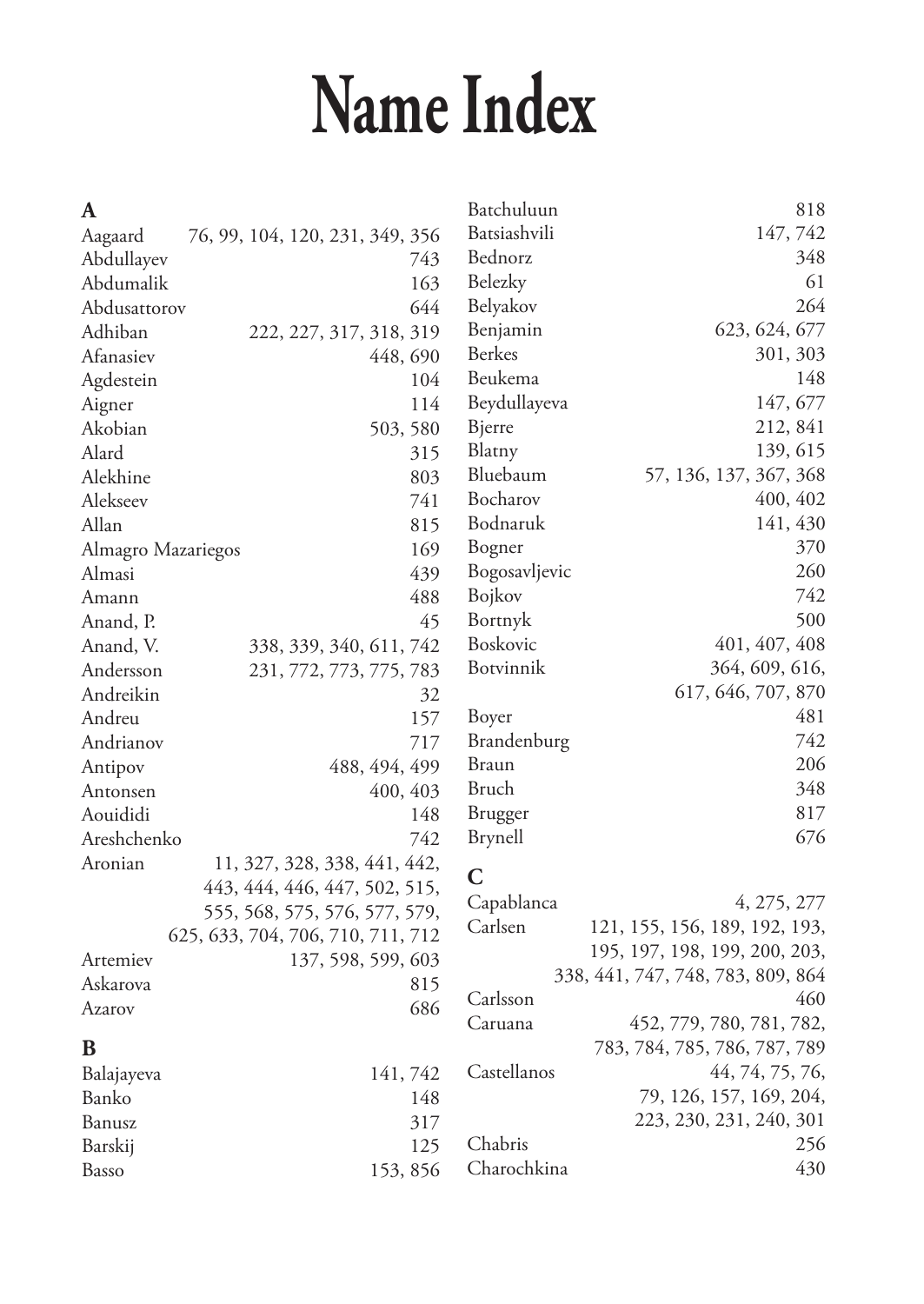| Chen<br>333<br>348, 398, 433, 447, 560,<br>594<br>Cheparinov<br>566, 568, 615, 625, 690<br>242<br>Cherniaev<br>E<br>261, 457<br>Chigaev<br>Eckert<br>267, 522<br>Chistiakov<br>566<br>Eden<br>322<br>Chithambaram<br>102<br>Ehlvest<br>775<br>145<br>Christensen<br>857<br>Eljanov<br>362<br>Ciric<br>57,728<br>Engel<br>742<br>Cmilyte<br>226<br>Eraschenkov<br>Coleman<br>59<br>743<br>Erdogdu<br>28<br>Concio<br>Erdos<br>257<br>618<br>Cordova<br>Esipenko<br>325, 326, 459, 489<br>816<br>Cramling<br>369<br>Euwe<br>171<br>Cuenca Jimenez<br>187<br>Cumming<br>F<br>Fantinel<br>762<br>D<br>Fedorov<br>744<br>740, 745<br>Dai Changren<br>Fedoseev<br>277, 279, 347, 721<br>Danielyan<br>351<br>Feller<br>748<br>Dardha<br>124<br>691<br>Fernandez Reyes<br>Deac<br>199, 379, 382, 725<br>Fichtl<br>139<br>Debarnot<br>829<br>700<br>Finn<br>De la Villa<br>440, 447, 568<br>594<br>Firat<br>345<br>Delgado Ramirez<br>155, 250, 251, 252,<br>Firouzja<br>Demuth<br>210<br>287, 289, 395, 441<br>183<br>Deuer<br>Fischer<br>765<br>742<br>Deviatkin<br>744<br>Forgues<br>425<br>Dhopade<br>229<br>Fridman<br>345<br>Diamant<br>618<br>Frielingsdorf<br>240<br>Di Benedetto<br>183<br>Diermair<br>G<br>Ding Liren<br>46, 47, 58, 66, 72, 164,<br>534, 537, 539<br>Gabuzyan<br>198, 239, 447, 625, 704,<br>Gagunashvili<br>68<br>706, 707, 711, 712, 782<br>Gaponenko<br>625, 626, 631, 646, 859<br>Domingo Nunez<br>204<br>Garcia Ramos<br>171, 176<br>Dominguez Perez<br>683,746<br>Garcia Vasquez<br>126, 129<br>Draskovic<br>45<br>Gelfand<br>12, 32, 128, 199, 258,<br>Drazic<br>362<br>280, 448, 611, 654, 705, 725<br>699<br>Dreev<br>Getz<br>400, 405<br>Dubov<br>11, 165, 459, 555, 568, 569,<br>Gholami<br>396<br>575, 576, 579, 633, 648, 649, 655<br>Ghosh<br>103, 122<br>280, 281, 282, 420, 441, 442,<br>Duda<br>Gines Esteo<br>103<br>443, 444, 445, 662, 663, 747, 748 | Chatzieleftheriou | 744 | Dvoretsky | 94, 101, 332, |
|--------------------------------------------------------------------------------------------------------------------------------------------------------------------------------------------------------------------------------------------------------------------------------------------------------------------------------------------------------------------------------------------------------------------------------------------------------------------------------------------------------------------------------------------------------------------------------------------------------------------------------------------------------------------------------------------------------------------------------------------------------------------------------------------------------------------------------------------------------------------------------------------------------------------------------------------------------------------------------------------------------------------------------------------------------------------------------------------------------------------------------------------------------------------------------------------------------------------------------------------------------------------------------------------------------------------------------------------------------------------------------------------------------------------------------------------------------------------------------------------------------------------------------------------------------------------------------------------------------------------------------------------------------------------------------------------------------------------------------------------------------------------------------------------------------------------------------------------------------------------------------------------|-------------------|-----|-----------|---------------|
|                                                                                                                                                                                                                                                                                                                                                                                                                                                                                                                                                                                                                                                                                                                                                                                                                                                                                                                                                                                                                                                                                                                                                                                                                                                                                                                                                                                                                                                                                                                                                                                                                                                                                                                                                                                                                                                                                            |                   |     |           |               |
|                                                                                                                                                                                                                                                                                                                                                                                                                                                                                                                                                                                                                                                                                                                                                                                                                                                                                                                                                                                                                                                                                                                                                                                                                                                                                                                                                                                                                                                                                                                                                                                                                                                                                                                                                                                                                                                                                            |                   |     |           |               |
|                                                                                                                                                                                                                                                                                                                                                                                                                                                                                                                                                                                                                                                                                                                                                                                                                                                                                                                                                                                                                                                                                                                                                                                                                                                                                                                                                                                                                                                                                                                                                                                                                                                                                                                                                                                                                                                                                            |                   |     |           |               |
|                                                                                                                                                                                                                                                                                                                                                                                                                                                                                                                                                                                                                                                                                                                                                                                                                                                                                                                                                                                                                                                                                                                                                                                                                                                                                                                                                                                                                                                                                                                                                                                                                                                                                                                                                                                                                                                                                            |                   |     |           |               |
|                                                                                                                                                                                                                                                                                                                                                                                                                                                                                                                                                                                                                                                                                                                                                                                                                                                                                                                                                                                                                                                                                                                                                                                                                                                                                                                                                                                                                                                                                                                                                                                                                                                                                                                                                                                                                                                                                            |                   |     |           |               |
|                                                                                                                                                                                                                                                                                                                                                                                                                                                                                                                                                                                                                                                                                                                                                                                                                                                                                                                                                                                                                                                                                                                                                                                                                                                                                                                                                                                                                                                                                                                                                                                                                                                                                                                                                                                                                                                                                            |                   |     |           |               |
|                                                                                                                                                                                                                                                                                                                                                                                                                                                                                                                                                                                                                                                                                                                                                                                                                                                                                                                                                                                                                                                                                                                                                                                                                                                                                                                                                                                                                                                                                                                                                                                                                                                                                                                                                                                                                                                                                            |                   |     |           |               |
|                                                                                                                                                                                                                                                                                                                                                                                                                                                                                                                                                                                                                                                                                                                                                                                                                                                                                                                                                                                                                                                                                                                                                                                                                                                                                                                                                                                                                                                                                                                                                                                                                                                                                                                                                                                                                                                                                            |                   |     |           |               |
|                                                                                                                                                                                                                                                                                                                                                                                                                                                                                                                                                                                                                                                                                                                                                                                                                                                                                                                                                                                                                                                                                                                                                                                                                                                                                                                                                                                                                                                                                                                                                                                                                                                                                                                                                                                                                                                                                            |                   |     |           |               |
|                                                                                                                                                                                                                                                                                                                                                                                                                                                                                                                                                                                                                                                                                                                                                                                                                                                                                                                                                                                                                                                                                                                                                                                                                                                                                                                                                                                                                                                                                                                                                                                                                                                                                                                                                                                                                                                                                            |                   |     |           |               |
|                                                                                                                                                                                                                                                                                                                                                                                                                                                                                                                                                                                                                                                                                                                                                                                                                                                                                                                                                                                                                                                                                                                                                                                                                                                                                                                                                                                                                                                                                                                                                                                                                                                                                                                                                                                                                                                                                            |                   |     |           |               |
|                                                                                                                                                                                                                                                                                                                                                                                                                                                                                                                                                                                                                                                                                                                                                                                                                                                                                                                                                                                                                                                                                                                                                                                                                                                                                                                                                                                                                                                                                                                                                                                                                                                                                                                                                                                                                                                                                            |                   |     |           |               |
|                                                                                                                                                                                                                                                                                                                                                                                                                                                                                                                                                                                                                                                                                                                                                                                                                                                                                                                                                                                                                                                                                                                                                                                                                                                                                                                                                                                                                                                                                                                                                                                                                                                                                                                                                                                                                                                                                            |                   |     |           |               |
|                                                                                                                                                                                                                                                                                                                                                                                                                                                                                                                                                                                                                                                                                                                                                                                                                                                                                                                                                                                                                                                                                                                                                                                                                                                                                                                                                                                                                                                                                                                                                                                                                                                                                                                                                                                                                                                                                            |                   |     |           |               |
|                                                                                                                                                                                                                                                                                                                                                                                                                                                                                                                                                                                                                                                                                                                                                                                                                                                                                                                                                                                                                                                                                                                                                                                                                                                                                                                                                                                                                                                                                                                                                                                                                                                                                                                                                                                                                                                                                            |                   |     |           |               |
|                                                                                                                                                                                                                                                                                                                                                                                                                                                                                                                                                                                                                                                                                                                                                                                                                                                                                                                                                                                                                                                                                                                                                                                                                                                                                                                                                                                                                                                                                                                                                                                                                                                                                                                                                                                                                                                                                            |                   |     |           |               |
|                                                                                                                                                                                                                                                                                                                                                                                                                                                                                                                                                                                                                                                                                                                                                                                                                                                                                                                                                                                                                                                                                                                                                                                                                                                                                                                                                                                                                                                                                                                                                                                                                                                                                                                                                                                                                                                                                            |                   |     |           |               |
|                                                                                                                                                                                                                                                                                                                                                                                                                                                                                                                                                                                                                                                                                                                                                                                                                                                                                                                                                                                                                                                                                                                                                                                                                                                                                                                                                                                                                                                                                                                                                                                                                                                                                                                                                                                                                                                                                            |                   |     |           |               |
|                                                                                                                                                                                                                                                                                                                                                                                                                                                                                                                                                                                                                                                                                                                                                                                                                                                                                                                                                                                                                                                                                                                                                                                                                                                                                                                                                                                                                                                                                                                                                                                                                                                                                                                                                                                                                                                                                            |                   |     |           |               |
|                                                                                                                                                                                                                                                                                                                                                                                                                                                                                                                                                                                                                                                                                                                                                                                                                                                                                                                                                                                                                                                                                                                                                                                                                                                                                                                                                                                                                                                                                                                                                                                                                                                                                                                                                                                                                                                                                            |                   |     |           |               |
|                                                                                                                                                                                                                                                                                                                                                                                                                                                                                                                                                                                                                                                                                                                                                                                                                                                                                                                                                                                                                                                                                                                                                                                                                                                                                                                                                                                                                                                                                                                                                                                                                                                                                                                                                                                                                                                                                            |                   |     |           |               |
|                                                                                                                                                                                                                                                                                                                                                                                                                                                                                                                                                                                                                                                                                                                                                                                                                                                                                                                                                                                                                                                                                                                                                                                                                                                                                                                                                                                                                                                                                                                                                                                                                                                                                                                                                                                                                                                                                            |                   |     |           |               |
|                                                                                                                                                                                                                                                                                                                                                                                                                                                                                                                                                                                                                                                                                                                                                                                                                                                                                                                                                                                                                                                                                                                                                                                                                                                                                                                                                                                                                                                                                                                                                                                                                                                                                                                                                                                                                                                                                            |                   |     |           |               |
|                                                                                                                                                                                                                                                                                                                                                                                                                                                                                                                                                                                                                                                                                                                                                                                                                                                                                                                                                                                                                                                                                                                                                                                                                                                                                                                                                                                                                                                                                                                                                                                                                                                                                                                                                                                                                                                                                            |                   |     |           |               |
|                                                                                                                                                                                                                                                                                                                                                                                                                                                                                                                                                                                                                                                                                                                                                                                                                                                                                                                                                                                                                                                                                                                                                                                                                                                                                                                                                                                                                                                                                                                                                                                                                                                                                                                                                                                                                                                                                            |                   |     |           |               |
|                                                                                                                                                                                                                                                                                                                                                                                                                                                                                                                                                                                                                                                                                                                                                                                                                                                                                                                                                                                                                                                                                                                                                                                                                                                                                                                                                                                                                                                                                                                                                                                                                                                                                                                                                                                                                                                                                            |                   |     |           |               |
|                                                                                                                                                                                                                                                                                                                                                                                                                                                                                                                                                                                                                                                                                                                                                                                                                                                                                                                                                                                                                                                                                                                                                                                                                                                                                                                                                                                                                                                                                                                                                                                                                                                                                                                                                                                                                                                                                            |                   |     |           |               |
|                                                                                                                                                                                                                                                                                                                                                                                                                                                                                                                                                                                                                                                                                                                                                                                                                                                                                                                                                                                                                                                                                                                                                                                                                                                                                                                                                                                                                                                                                                                                                                                                                                                                                                                                                                                                                                                                                            |                   |     |           |               |
|                                                                                                                                                                                                                                                                                                                                                                                                                                                                                                                                                                                                                                                                                                                                                                                                                                                                                                                                                                                                                                                                                                                                                                                                                                                                                                                                                                                                                                                                                                                                                                                                                                                                                                                                                                                                                                                                                            |                   |     |           |               |
|                                                                                                                                                                                                                                                                                                                                                                                                                                                                                                                                                                                                                                                                                                                                                                                                                                                                                                                                                                                                                                                                                                                                                                                                                                                                                                                                                                                                                                                                                                                                                                                                                                                                                                                                                                                                                                                                                            |                   |     |           |               |
|                                                                                                                                                                                                                                                                                                                                                                                                                                                                                                                                                                                                                                                                                                                                                                                                                                                                                                                                                                                                                                                                                                                                                                                                                                                                                                                                                                                                                                                                                                                                                                                                                                                                                                                                                                                                                                                                                            |                   |     |           |               |
|                                                                                                                                                                                                                                                                                                                                                                                                                                                                                                                                                                                                                                                                                                                                                                                                                                                                                                                                                                                                                                                                                                                                                                                                                                                                                                                                                                                                                                                                                                                                                                                                                                                                                                                                                                                                                                                                                            |                   |     |           |               |
|                                                                                                                                                                                                                                                                                                                                                                                                                                                                                                                                                                                                                                                                                                                                                                                                                                                                                                                                                                                                                                                                                                                                                                                                                                                                                                                                                                                                                                                                                                                                                                                                                                                                                                                                                                                                                                                                                            |                   |     |           |               |
|                                                                                                                                                                                                                                                                                                                                                                                                                                                                                                                                                                                                                                                                                                                                                                                                                                                                                                                                                                                                                                                                                                                                                                                                                                                                                                                                                                                                                                                                                                                                                                                                                                                                                                                                                                                                                                                                                            |                   |     |           |               |
|                                                                                                                                                                                                                                                                                                                                                                                                                                                                                                                                                                                                                                                                                                                                                                                                                                                                                                                                                                                                                                                                                                                                                                                                                                                                                                                                                                                                                                                                                                                                                                                                                                                                                                                                                                                                                                                                                            |                   |     |           |               |
|                                                                                                                                                                                                                                                                                                                                                                                                                                                                                                                                                                                                                                                                                                                                                                                                                                                                                                                                                                                                                                                                                                                                                                                                                                                                                                                                                                                                                                                                                                                                                                                                                                                                                                                                                                                                                                                                                            |                   |     |           |               |
|                                                                                                                                                                                                                                                                                                                                                                                                                                                                                                                                                                                                                                                                                                                                                                                                                                                                                                                                                                                                                                                                                                                                                                                                                                                                                                                                                                                                                                                                                                                                                                                                                                                                                                                                                                                                                                                                                            |                   |     |           |               |
|                                                                                                                                                                                                                                                                                                                                                                                                                                                                                                                                                                                                                                                                                                                                                                                                                                                                                                                                                                                                                                                                                                                                                                                                                                                                                                                                                                                                                                                                                                                                                                                                                                                                                                                                                                                                                                                                                            |                   |     |           |               |
|                                                                                                                                                                                                                                                                                                                                                                                                                                                                                                                                                                                                                                                                                                                                                                                                                                                                                                                                                                                                                                                                                                                                                                                                                                                                                                                                                                                                                                                                                                                                                                                                                                                                                                                                                                                                                                                                                            |                   |     |           |               |
|                                                                                                                                                                                                                                                                                                                                                                                                                                                                                                                                                                                                                                                                                                                                                                                                                                                                                                                                                                                                                                                                                                                                                                                                                                                                                                                                                                                                                                                                                                                                                                                                                                                                                                                                                                                                                                                                                            |                   |     |           |               |
|                                                                                                                                                                                                                                                                                                                                                                                                                                                                                                                                                                                                                                                                                                                                                                                                                                                                                                                                                                                                                                                                                                                                                                                                                                                                                                                                                                                                                                                                                                                                                                                                                                                                                                                                                                                                                                                                                            |                   |     |           |               |
|                                                                                                                                                                                                                                                                                                                                                                                                                                                                                                                                                                                                                                                                                                                                                                                                                                                                                                                                                                                                                                                                                                                                                                                                                                                                                                                                                                                                                                                                                                                                                                                                                                                                                                                                                                                                                                                                                            |                   |     |           |               |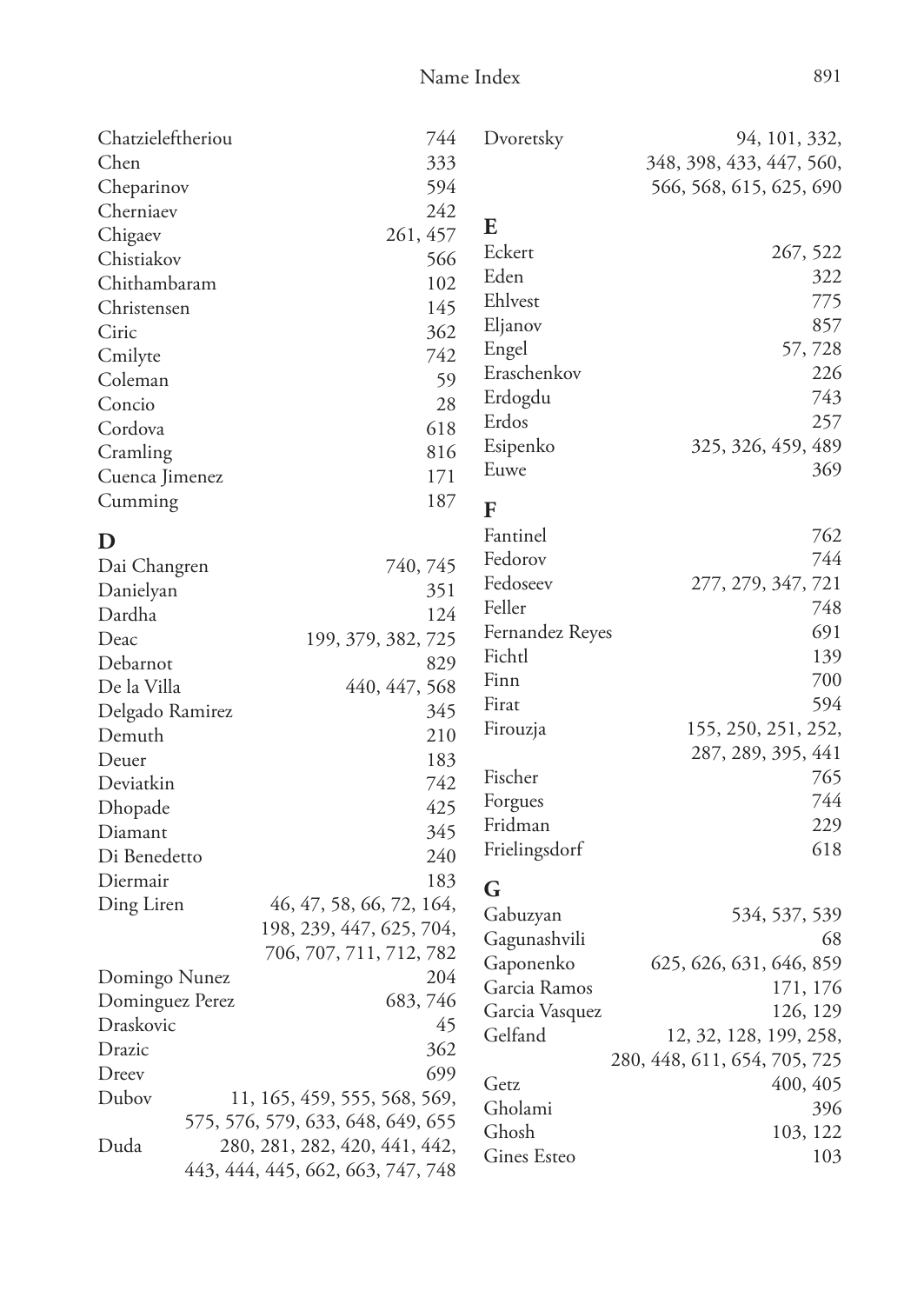| Giri             | 75, 164, 165, 250, 251,       | Howell             | 783                |
|------------------|-------------------------------|--------------------|--------------------|
|                  | 252, 253, 254, 255, 341, 342, | Huss               | 817                |
|                  | 343, 344, 441, 662, 676, 780, |                    |                    |
|                  | 790, 791, 792, 793, 794, 795, | I                  |                    |
|                  | 796, 797, 798, 800, 801, 802  | Ibadov             | 264                |
| Gitelson         | 138                           | Idani              | 396, 398           |
| Goganov          | 564                           | Ikeda              | 218                |
| Gonzalez Vidal   | 454                           | Ilinsky            | 312                |
| Gordon           | 379, 380                      | Iljiushenok        | 740                |
| Graf             | 136, 179, 728                 | Inarkiev           | 436, 690, 691      |
| Grigorov         | 676                           | Iniyan             | 58,66              |
| Grischuk         | 385, 515, 589, 590,           | Injac              | 687, 721           |
|                  | 611, 872, 873, 876, 877       | Irwanto            | 123                |
| Gschnitzer       | 62, 664                       | Ivanov             | 373, 375, 378      |
| Guerrero Sierra  | 223                           | Ivanovic           | 358                |
| Gukesh           | 275                           | Izoria             | 423, 431           |
| Guo              | 714                           |                    |                    |
| Gupta            | 612                           | J                  |                    |
| Guretzky-Cornitz | 557                           | Jacobsen           | 145                |
| Gurevich         | 717                           | Jakovljevic        | 143                |
| Gurner           | 86                            | Jani               | 182                |
| Guseinov         | 486                           | Janik              | 115<br>109         |
| Gu Tianlu        | 432                           | Jeevitesh<br>Jones | 514, 518, 520      |
|                  |                               | Jovanic            | 401, 407           |
| H                |                               | Ju Wenjun          | 452, 505, 665, 666 |
| Hammer           | 400, 405                      |                    |                    |
| Hansen, L.B.     | 772, 775, 777,                | K                  |                    |
|                  | 814, 822, 825, 827            | Kapnisis           | 743                |
| Hansen, Su.B.    | 178, 276, 772                 | Karacsonyi         | 73                 |
| Harika           | 665, 667                      | Kardashevskiy      | 428                |
| Harikrishna      | 70, 327, 328, 433,            | Karjakin           | 52, 864, 873       |
|                  | 440, 441, 454, 456            | Karttunen          | 295                |
| Hart             | 291                           | Kasimdzhanov       | 780                |
| Hartmann         | 739                           | Kavalek            | 40                 |
| Haug             | 373, 375, 377, 378, 379       | Keymer             | 409, 410, 415, 857 |
| Hector           | 221, 231                      | Khalifman          | 217                |
| Heimann          | 206                           | Khanin             | 365, 740, 745, 749 |
| Heinemann        | 69, 234                       | Khazhomia          | 44                 |
| Hernandez        | 236                           | Khismatullin       | 264, 448           |
| Hickl            | 615, 616, 619                 | Khmelnitsky        | 267, 268, 272      |
| Hillarp Persson  | 298, 356                      | Kholmov            | 312, 313, 314      |
| Hjartarson       | 43                            | Kiik               | 163                |
| Houdini          | 458                           | King               | 349                |
| Hou Yifan        | 341, 342, 343, 344            | Kirk               | 216                |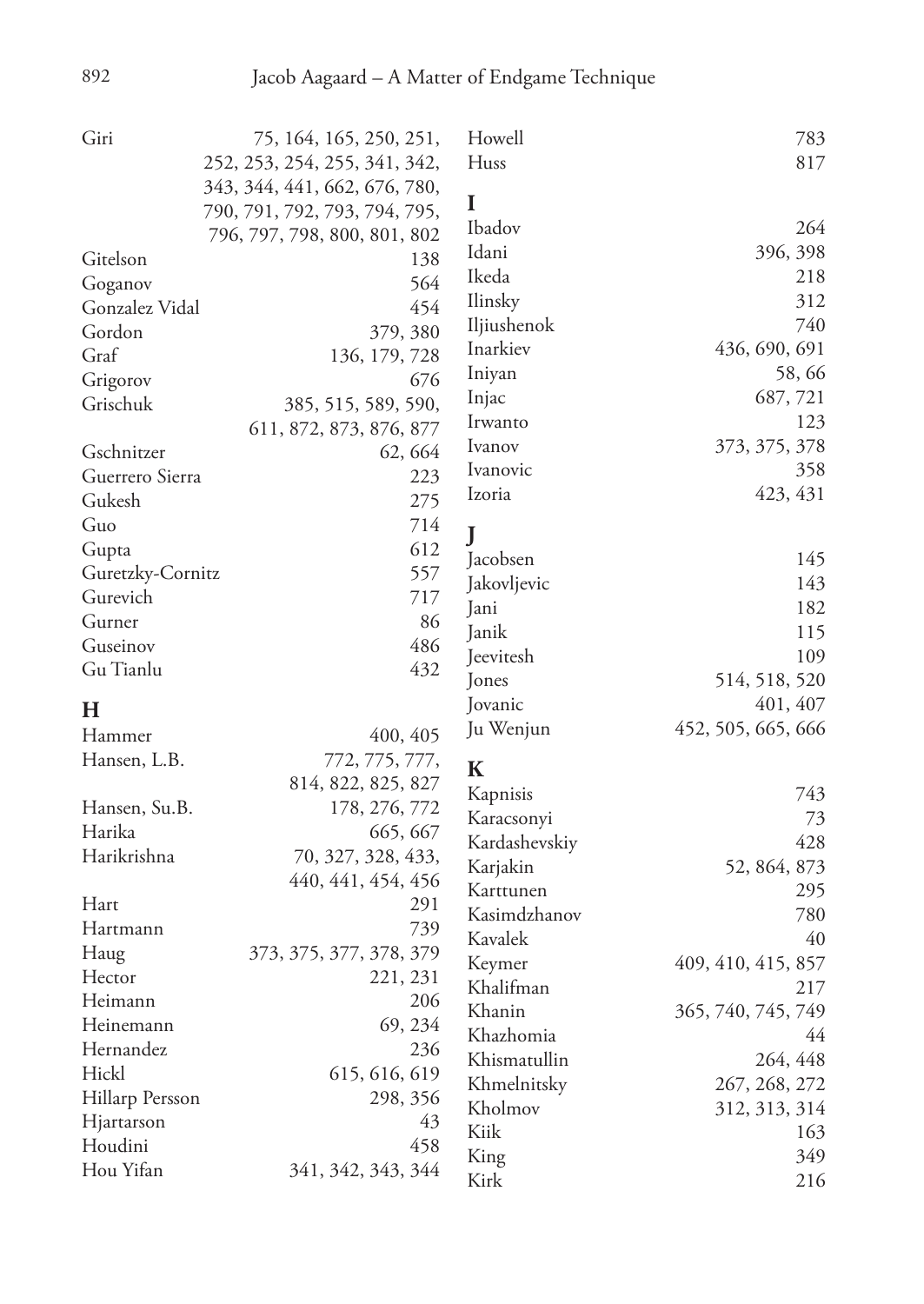| Knott         | 242                              | Liang, J.          | 208, 416, 417, 717           |
|---------------|----------------------------------|--------------------|------------------------------|
| Kobalia       | 226                              | Li Ruifeng         | 401, 406                     |
| Kollars       | 167, 229, 258, 744               | Liu                | 333                          |
| Kononenko     | 686                              | Lobanov            | 502                          |
| Korobov       | 31, 139                          | Lu Shanglei        | 782                          |
| Kosintseva    | 742                              | Lund               | 626, 845                     |
| Kotronias     | 70, 71                           | Lupulescu          | 485                          |
| Kovacevic     | 368                              |                    |                              |
| Kovalenko     | 325, 326, 564                    | M                  |                              |
| Kovalev       | 845, 846, 847, 848, 849, 853     | Maghsoodloo        | 149, 486, 550, 601           |
| Kozak         | 111                              | Makropoulou        | 741                          |
| Kramnik       | 446, 447, 559, 864,              | Malakhov           | 370                          |
|               | 865, 866, 871, 872, 873          | Mamedov            | 31                           |
| Krasenkow     | 32, 95, 126                      | Mamedyarov         | 46, 47, 58, 66, 400, 402     |
| Krejci        | 91, 368                          | Mammadova          | 742                          |
| Kryvoruchko   | 283, 286                         | Marandi            | 463                          |
| Ksir          | 829                              | Martic             | 56                           |
| Kubbel        | 140                              | Martin Duque       | 115, 117, 701                |
| Kucuksari     | 298                              | Martinez Fernandez | 32                           |
| Kuhn          | 681                              | Martirosyan        | 140                          |
| Kulaots       | 439                              | Mastrovasilis, A.  | 743                          |
| Kupreichik    | 125                              | Mastrovasilis, D.  | 69                           |
| Kuzubov       | 187, 188                         | Mayrhuber          | 109                          |
| Kvisvik       | 123                              | McShane            | 123                          |
| Kvitka        | 138                              | Meier              | 167, 169, 618, 773           |
|               |                                  | Mendonca           | 275                          |
| L             |                                  | Merilo             | 821                          |
| Lalith        | 222                              | Miezis             | 276                          |
| L'Ami         | 816                              | Mikhalevski        | 503, 580, 581                |
| Lamoureux     | 744                              | Miles              | 586, 654, 655, 656, 659, 872 |
| Lampe         | 647                              | Milliet            | 107                          |
| Lamprecht     | 121                              | Milos              | 358, 618, 668                |
| Laptii        | 125                              | Minski             | 215, 348                     |
| Larkin        | 166                              | Mishra             | 111                          |
| Larsen        | 10, 586, 588, 654, 660, 662, 716 | Mista              | 420, 463, 583                |
| Lasker        | 164, 319                         | Moroni             | 669, 670                     |
| Latzke        | 744                              | Morozevich         | 458                          |
| Lejlic        | 324                              | Müller             | 121                          |
| Leko          | 217, 500, 856                    | Murali             | 149                          |
| Le Quang Liem | 401, 406                         | Murzin             | 274                          |
| Lesovoi       | 134                              | Muzychuk, A.       | 452, 505, 684, 848           |
| Levin         | 134                              | Muzychuk, M.       | 163                          |
| Li, E.        | 466                              |                    |                              |
| Liang, A.     | 550, 601, 845                    |                    |                              |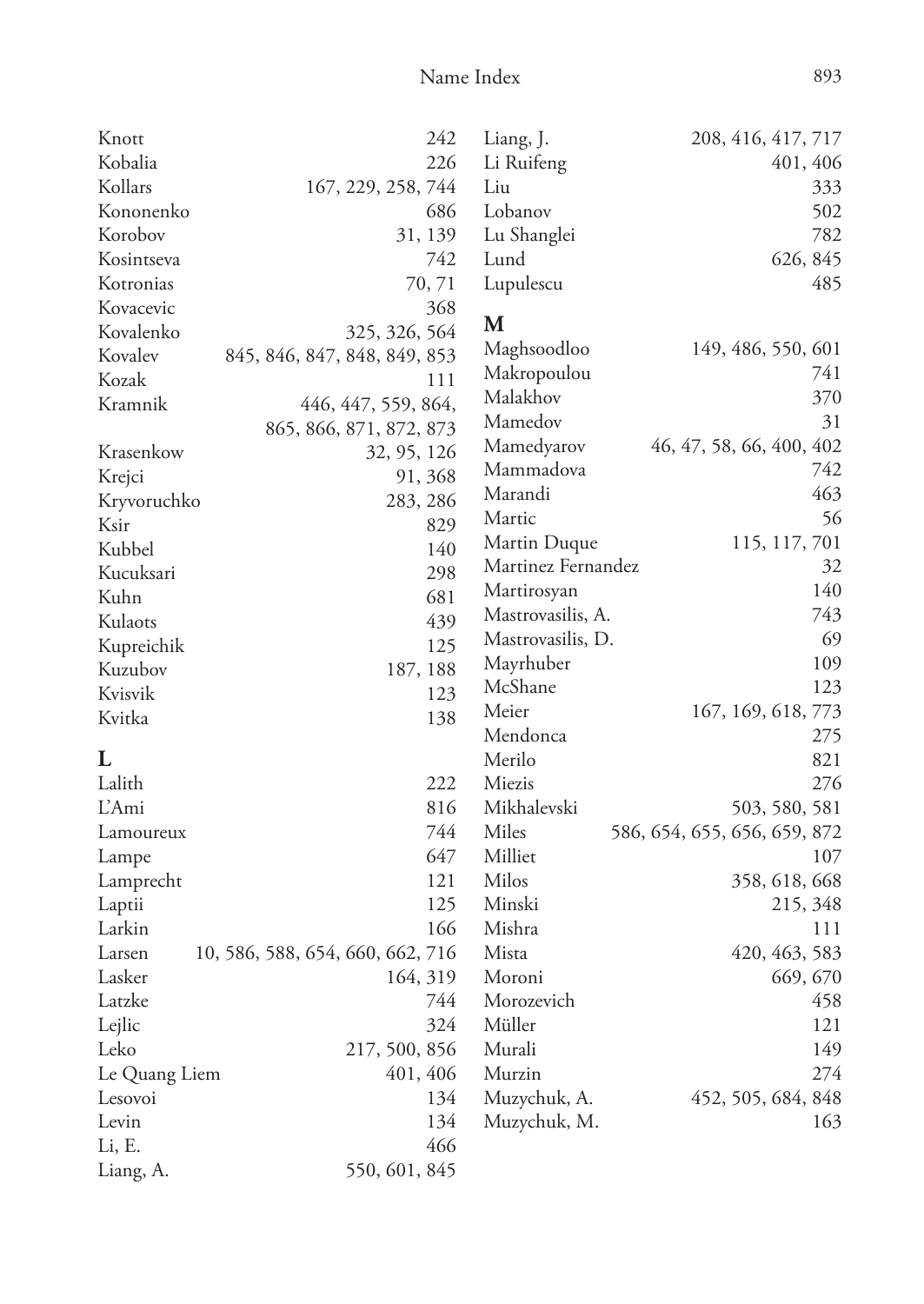| 446<br>Postny<br>Nabaty<br>120<br>Potkin<br>35, 37, 803<br>400, 402<br>Nadig<br>Praggnanandhaa<br>274, 457<br>Naiditsch<br>210, 211<br>Psakhis<br>12<br>Nakamura<br>113, 189, 190, 194,<br>Pytlik<br>829<br>198, 385, 676, 742, 873<br>32, 33, 664<br>Narayanan<br>Q<br>Navara<br>485, 611, 612, 615<br>Quparadze<br>204<br>Nepomniachtchi<br>75, 300, 702, 782, 790,<br>794, 798, 800, 803, 804,<br>$\bf R$<br>805, 808, 811, 813, 856, 873<br>748<br>Rabiega<br>Nestorovic<br>73<br>Radjabov<br>113, 300, 301, 653<br>227<br>Nguyen, N.T.S.<br>Ragger<br>762, 764, 766, 767<br>Nguyen, T.T.T.<br>207<br>416<br>Ragnarsson<br>Nielsen, P.H.<br>144, 201, 809, 814, 822<br>Rakhmanov<br>133<br>Nielsen, S.<br>122, 299<br>98, 560, 563, 601, 828, 829,<br>Rapport<br>841<br>Niemann<br>830, 831, 833, 836, 837, 838, 839<br>61, 647<br>Niering<br>692<br>Raunak<br>Ntirlis<br>41, 42<br>Reti<br>115, 119, 160, 328<br>Rhine<br>182, 256<br>O<br>618<br>Rodriguez Vila<br>Ochsner<br>212, 400, 403<br>Rodshtein<br>216<br>O'Donnell<br>460<br>Romanov<br>133<br>425<br>Oleksiyenko<br>Romsdal<br>123<br>Onischuk<br>82, 84, 86<br>62<br>Rosner<br>744<br>Ospennikov<br>Roubert<br>678<br>207<br>Rout<br>${\bf P}$<br>623, 624<br>Rozentalis<br>Paehtz<br>742<br>428<br>Rozum<br>204<br>Paichadze<br>Rubinstein<br>380<br>114<br>Pang<br>618<br>Panno<br>S<br>678<br>Papadiamandis<br>Sachdev<br>625, 646, 783, 859 |
|-------------------------------------------------------------------------------------------------------------------------------------------------------------------------------------------------------------------------------------------------------------------------------------------------------------------------------------------------------------------------------------------------------------------------------------------------------------------------------------------------------------------------------------------------------------------------------------------------------------------------------------------------------------------------------------------------------------------------------------------------------------------------------------------------------------------------------------------------------------------------------------------------------------------------------------------------------------------------------------------------------------------------------------------------------------------------------------------------------------------------------------------------------------------------------------------------------------------------------------------------------------------------------------------------------------------------------------------------------------------------------------------------------------------|
|                                                                                                                                                                                                                                                                                                                                                                                                                                                                                                                                                                                                                                                                                                                                                                                                                                                                                                                                                                                                                                                                                                                                                                                                                                                                                                                                                                                                                   |
|                                                                                                                                                                                                                                                                                                                                                                                                                                                                                                                                                                                                                                                                                                                                                                                                                                                                                                                                                                                                                                                                                                                                                                                                                                                                                                                                                                                                                   |
|                                                                                                                                                                                                                                                                                                                                                                                                                                                                                                                                                                                                                                                                                                                                                                                                                                                                                                                                                                                                                                                                                                                                                                                                                                                                                                                                                                                                                   |
|                                                                                                                                                                                                                                                                                                                                                                                                                                                                                                                                                                                                                                                                                                                                                                                                                                                                                                                                                                                                                                                                                                                                                                                                                                                                                                                                                                                                                   |
|                                                                                                                                                                                                                                                                                                                                                                                                                                                                                                                                                                                                                                                                                                                                                                                                                                                                                                                                                                                                                                                                                                                                                                                                                                                                                                                                                                                                                   |
|                                                                                                                                                                                                                                                                                                                                                                                                                                                                                                                                                                                                                                                                                                                                                                                                                                                                                                                                                                                                                                                                                                                                                                                                                                                                                                                                                                                                                   |
|                                                                                                                                                                                                                                                                                                                                                                                                                                                                                                                                                                                                                                                                                                                                                                                                                                                                                                                                                                                                                                                                                                                                                                                                                                                                                                                                                                                                                   |
|                                                                                                                                                                                                                                                                                                                                                                                                                                                                                                                                                                                                                                                                                                                                                                                                                                                                                                                                                                                                                                                                                                                                                                                                                                                                                                                                                                                                                   |
|                                                                                                                                                                                                                                                                                                                                                                                                                                                                                                                                                                                                                                                                                                                                                                                                                                                                                                                                                                                                                                                                                                                                                                                                                                                                                                                                                                                                                   |
|                                                                                                                                                                                                                                                                                                                                                                                                                                                                                                                                                                                                                                                                                                                                                                                                                                                                                                                                                                                                                                                                                                                                                                                                                                                                                                                                                                                                                   |
|                                                                                                                                                                                                                                                                                                                                                                                                                                                                                                                                                                                                                                                                                                                                                                                                                                                                                                                                                                                                                                                                                                                                                                                                                                                                                                                                                                                                                   |
|                                                                                                                                                                                                                                                                                                                                                                                                                                                                                                                                                                                                                                                                                                                                                                                                                                                                                                                                                                                                                                                                                                                                                                                                                                                                                                                                                                                                                   |
|                                                                                                                                                                                                                                                                                                                                                                                                                                                                                                                                                                                                                                                                                                                                                                                                                                                                                                                                                                                                                                                                                                                                                                                                                                                                                                                                                                                                                   |
|                                                                                                                                                                                                                                                                                                                                                                                                                                                                                                                                                                                                                                                                                                                                                                                                                                                                                                                                                                                                                                                                                                                                                                                                                                                                                                                                                                                                                   |
|                                                                                                                                                                                                                                                                                                                                                                                                                                                                                                                                                                                                                                                                                                                                                                                                                                                                                                                                                                                                                                                                                                                                                                                                                                                                                                                                                                                                                   |
|                                                                                                                                                                                                                                                                                                                                                                                                                                                                                                                                                                                                                                                                                                                                                                                                                                                                                                                                                                                                                                                                                                                                                                                                                                                                                                                                                                                                                   |
|                                                                                                                                                                                                                                                                                                                                                                                                                                                                                                                                                                                                                                                                                                                                                                                                                                                                                                                                                                                                                                                                                                                                                                                                                                                                                                                                                                                                                   |
|                                                                                                                                                                                                                                                                                                                                                                                                                                                                                                                                                                                                                                                                                                                                                                                                                                                                                                                                                                                                                                                                                                                                                                                                                                                                                                                                                                                                                   |
|                                                                                                                                                                                                                                                                                                                                                                                                                                                                                                                                                                                                                                                                                                                                                                                                                                                                                                                                                                                                                                                                                                                                                                                                                                                                                                                                                                                                                   |
|                                                                                                                                                                                                                                                                                                                                                                                                                                                                                                                                                                                                                                                                                                                                                                                                                                                                                                                                                                                                                                                                                                                                                                                                                                                                                                                                                                                                                   |
|                                                                                                                                                                                                                                                                                                                                                                                                                                                                                                                                                                                                                                                                                                                                                                                                                                                                                                                                                                                                                                                                                                                                                                                                                                                                                                                                                                                                                   |
|                                                                                                                                                                                                                                                                                                                                                                                                                                                                                                                                                                                                                                                                                                                                                                                                                                                                                                                                                                                                                                                                                                                                                                                                                                                                                                                                                                                                                   |
|                                                                                                                                                                                                                                                                                                                                                                                                                                                                                                                                                                                                                                                                                                                                                                                                                                                                                                                                                                                                                                                                                                                                                                                                                                                                                                                                                                                                                   |
|                                                                                                                                                                                                                                                                                                                                                                                                                                                                                                                                                                                                                                                                                                                                                                                                                                                                                                                                                                                                                                                                                                                                                                                                                                                                                                                                                                                                                   |
|                                                                                                                                                                                                                                                                                                                                                                                                                                                                                                                                                                                                                                                                                                                                                                                                                                                                                                                                                                                                                                                                                                                                                                                                                                                                                                                                                                                                                   |
|                                                                                                                                                                                                                                                                                                                                                                                                                                                                                                                                                                                                                                                                                                                                                                                                                                                                                                                                                                                                                                                                                                                                                                                                                                                                                                                                                                                                                   |
|                                                                                                                                                                                                                                                                                                                                                                                                                                                                                                                                                                                                                                                                                                                                                                                                                                                                                                                                                                                                                                                                                                                                                                                                                                                                                                                                                                                                                   |
|                                                                                                                                                                                                                                                                                                                                                                                                                                                                                                                                                                                                                                                                                                                                                                                                                                                                                                                                                                                                                                                                                                                                                                                                                                                                                                                                                                                                                   |
|                                                                                                                                                                                                                                                                                                                                                                                                                                                                                                                                                                                                                                                                                                                                                                                                                                                                                                                                                                                                                                                                                                                                                                                                                                                                                                                                                                                                                   |
|                                                                                                                                                                                                                                                                                                                                                                                                                                                                                                                                                                                                                                                                                                                                                                                                                                                                                                                                                                                                                                                                                                                                                                                                                                                                                                                                                                                                                   |
|                                                                                                                                                                                                                                                                                                                                                                                                                                                                                                                                                                                                                                                                                                                                                                                                                                                                                                                                                                                                                                                                                                                                                                                                                                                                                                                                                                                                                   |
| 560, 602<br>Papp<br>Sadovsky<br>264                                                                                                                                                                                                                                                                                                                                                                                                                                                                                                                                                                                                                                                                                                                                                                                                                                                                                                                                                                                                                                                                                                                                                                                                                                                                                                                                                                               |
| Paraschiv<br>677<br>644<br>Saduakassova                                                                                                                                                                                                                                                                                                                                                                                                                                                                                                                                                                                                                                                                                                                                                                                                                                                                                                                                                                                                                                                                                                                                                                                                                                                                                                                                                                           |
| Pedersen<br>144, 145<br>Safarli<br>102                                                                                                                                                                                                                                                                                                                                                                                                                                                                                                                                                                                                                                                                                                                                                                                                                                                                                                                                                                                                                                                                                                                                                                                                                                                                                                                                                                            |
| 692<br>Pereira<br>488, 494<br>Salem                                                                                                                                                                                                                                                                                                                                                                                                                                                                                                                                                                                                                                                                                                                                                                                                                                                                                                                                                                                                                                                                                                                                                                                                                                                                                                                                                                               |
| 236<br>Perez Mitjans<br>Salemgareev<br>391                                                                                                                                                                                                                                                                                                                                                                                                                                                                                                                                                                                                                                                                                                                                                                                                                                                                                                                                                                                                                                                                                                                                                                                                                                                                                                                                                                        |
| 765<br>Petrosian<br>583<br>Salgado Lopez                                                                                                                                                                                                                                                                                                                                                                                                                                                                                                                                                                                                                                                                                                                                                                                                                                                                                                                                                                                                                                                                                                                                                                                                                                                                                                                                                                          |
| 140, 153, 534<br>Petrosyan<br>400, 402<br>Sano                                                                                                                                                                                                                                                                                                                                                                                                                                                                                                                                                                                                                                                                                                                                                                                                                                                                                                                                                                                                                                                                                                                                                                                                                                                                                                                                                                    |
| 699<br>Petrov<br>Sargissian<br>178                                                                                                                                                                                                                                                                                                                                                                                                                                                                                                                                                                                                                                                                                                                                                                                                                                                                                                                                                                                                                                                                                                                                                                                                                                                                                                                                                                                |
| Pipia<br>481<br>502<br>Sargsyan                                                                                                                                                                                                                                                                                                                                                                                                                                                                                                                                                                                                                                                                                                                                                                                                                                                                                                                                                                                                                                                                                                                                                                                                                                                                                                                                                                                   |
| Plat<br>103<br>743<br>Sariego Figueredo                                                                                                                                                                                                                                                                                                                                                                                                                                                                                                                                                                                                                                                                                                                                                                                                                                                                                                                                                                                                                                                                                                                                                                                                                                                                                                                                                                           |
| Polgar<br>446<br>160<br>Sattarov                                                                                                                                                                                                                                                                                                                                                                                                                                                                                                                                                                                                                                                                                                                                                                                                                                                                                                                                                                                                                                                                                                                                                                                                                                                                                                                                                                                  |
| Ponkratov<br>261, 365<br>143<br>Savic                                                                                                                                                                                                                                                                                                                                                                                                                                                                                                                                                                                                                                                                                                                                                                                                                                                                                                                                                                                                                                                                                                                                                                                                                                                                                                                                                                             |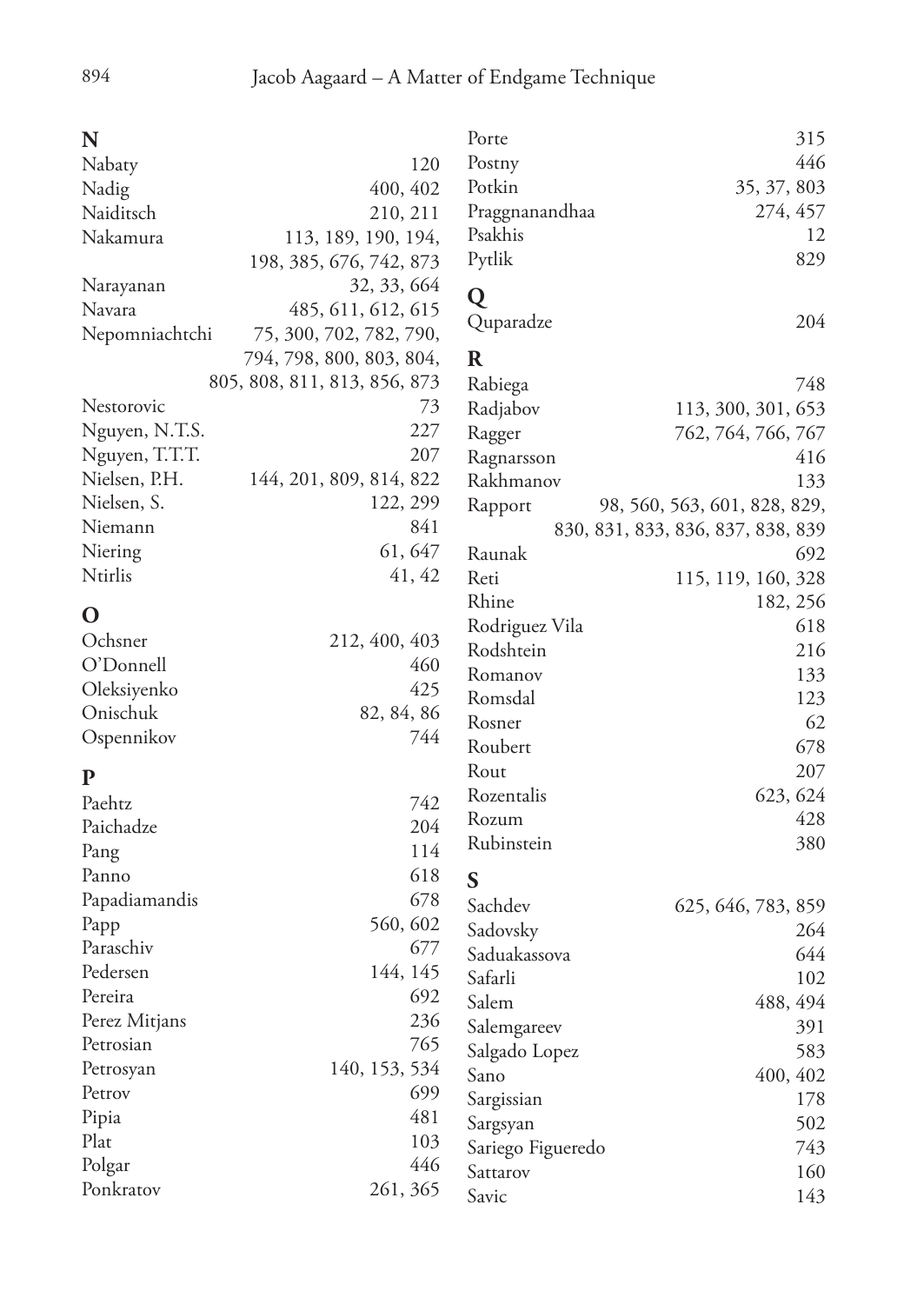| Saya                   | 176                               | Stubbs          | 700                                |
|------------------------|-----------------------------------|-----------------|------------------------------------|
| Sebenik                | 126                               | Subelj          | 669, 671, 673, 675                 |
| Senthil                | 103, 122                          | Sutovsky        | 742                                |
| Senthilkumar           | 466                               | Suttles         | 40                                 |
| Servat                 | 743                               | Svane           | 179, 258, 773                      |
| Sethuraman             | 257                               | Svidler         | 239                                |
| Seyfried               | 324                               | Swiercz         | 527, 528, 530                      |
| Shah                   | 113                               | Szabo           | 609, 610, 616, 617, 870            |
| Shankland              | 4, 13, 40, 52, 82, 86, 98,        | Szwed           | 555, 580, 607, 614                 |
|                        | 223, 230, 240, 346, 347, 446,     |                 |                                    |
|                        | 527, 529, 552, 648, 655, 675, 725 | $\mathbf T$     |                                    |
| Shaw                   | 106, 739, 878                     | Tabatabaei      | 277, 279, 721                      |
| Shetty                 | 294                               | Tal             | 536, 829, 845                      |
| Shinkevich             | 741                               | Tang            | 746                                |
| Shirazi                | 173                               | Tarasiuk        | 299                                |
| Shirov                 | 204, 779                          | Tay             | 329                                |
| Short                  | 147, 218, 361, 717,               | Thorfinnsson    | 231                                |
|                        | 878, 880, 882, 883, 886           | Thybo           | 55                                 |
| Sindarov               | 662, 703                          | Tin Jingyao     | 28                                 |
| Sivuk                  | 32                                | Toma            | 86                                 |
| Smeets                 | 409, 411, 412, 413, 414, 415      | Topalov         | 295, 297                           |
| Smyth                  | 291                               | Travadon        | 107, 108                           |
| So                     | 38, 287, 653, 702, 703            | Troitzky        | 159                                |
| Sochacki               | 856                               | Truman          | 428                                |
| Solak                  | 283                               | Tsydypov        | 139, 391                           |
| Solodovnichenko<br>166 |                                   |                 |                                    |
| Somogyi                | 560, 602                          | U               |                                    |
| Song                   | 509                               | Uriel           | 681                                |
| Sonis                  | 91, 294                           | $\mathbf V$     |                                    |
| Soto                   | 58,66                             | Vachier-Lagrave | 38, 452, 589, 590, 612,            |
| Srdanovic              | 668, 669                          |                 | 779, 780, 781, 782, 783, 784, 785, |
| Srivatshav             | 55                                |                 | 787, 872, 873 874, 875, 876, 877   |
| Stankovic              | 358, 360, 668                     | Vaishali        | 247, 248, 249, 509, 510            |
| Stearman               | 693                               | Vakhidov        | 160                                |
| Stefanidi              | 741                               | Valk            | 148                                |
| Stefanou               | 744                               | Van Dael        | 74                                 |
| Stefanova              | 163                               | Van Foreest     |                                    |
| Stefansson             | 43                                | Van Kampen      | 13,72<br>458                       |
| Steingrimsson          | 611, 614                          |                 | 221, 234                           |
| Steinitz               | 50, 55, 94, 98, 103,              | Van Wely        |                                    |
|                        | 123, 180, 332, 784                | Van Wessel      | 742                                |
| Stephan                | 173                               | Vega Gutierrez  | 701                                |
| Stocek                 | 95, 97, 516                       | Velicka         | 79                                 |
| Stopa                  | 68                                | Vetokhin        | 687, 721                           |
|                        |                                   | Vidit           | 280, 281, 598, 599, 600, 601       |